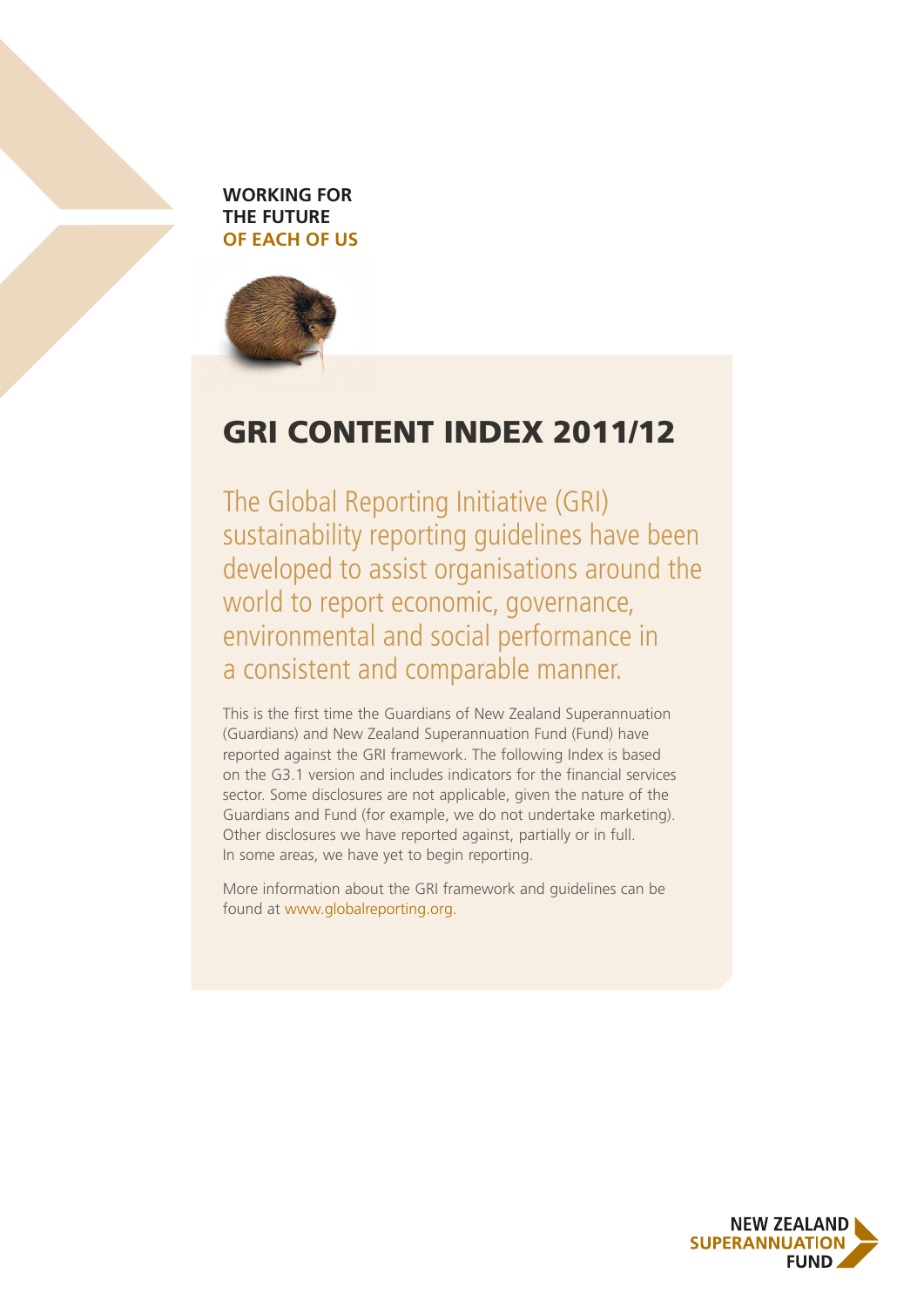## What our Index covers

The boundary of our reporting in the Index below covers the Guardians of New Zealand Superannuation and the New Zealand Superannuation Fund.

The Fund invests money on behalf of the New Zealand Government to help pre-fund future universal superannuation payments. The Guardians manages the Fund. The Guardians is a Crown entity and its assets, along with the assets of the Fund, are Crown assets. The Guardians is accountable to Parliament through the Minister of Finance. The Fund and Guardians together comprise "the organisation" referred to in the Index.

We report on the Fund's underlying investments in our comments on the GRI Indicators FS10-12 and HR1. Our focus is on how, as a responsible investor, we monitor and engage with investee companies and external managers.

Our approach to responsible investment is governed by our [Statement of Investment Policies, Standards](http://www.nzsuperfund.co.nz/index.asp?pageID=2145879230)  [and Procedures \(SIPSP\).](http://www.nzsuperfund.co.nz/index.asp?pageID=2145879230) Our [Responsible Investment](http://www.nzsuperfund.co.nz/files/Responsible Investment documents/Responsible_Investment_Framework.pdf)  [Framework](http://www.nzsuperfund.co.nz/files/Responsible Investment documents/Responsible_Investment_Framework.pdf) sets out how we monitor the performance of, and engage with, investee companies and external managers on environmental, social and governance

(ESG) issues. We report on our activities and performance under this Framework in the Responsible Investment Report section of our Annual Report. (Occasionally we may choose to report additional, specific detail about individual investments or managers' activities, as seen in the Case Studies in our Annual Report.)

The subsidiaries listed on page 148 of the Annual Report are excluded from the Index. These are nominee companies only.

Information locations referred to in the Index are the Annual Report, published October 2012, and the New Zealand Superannuation Fund website [www.nzsuperfund.co.nz.](http://www.nzsuperfund.co.nz) Page numbers refer to pages in the Annual Report. The Annual Report is also on the website, along with the Statement of Intent, SIPSP, a guide to 'How we Invest', Responsible Investment Framework and other key organisational documents including our Communications Policy.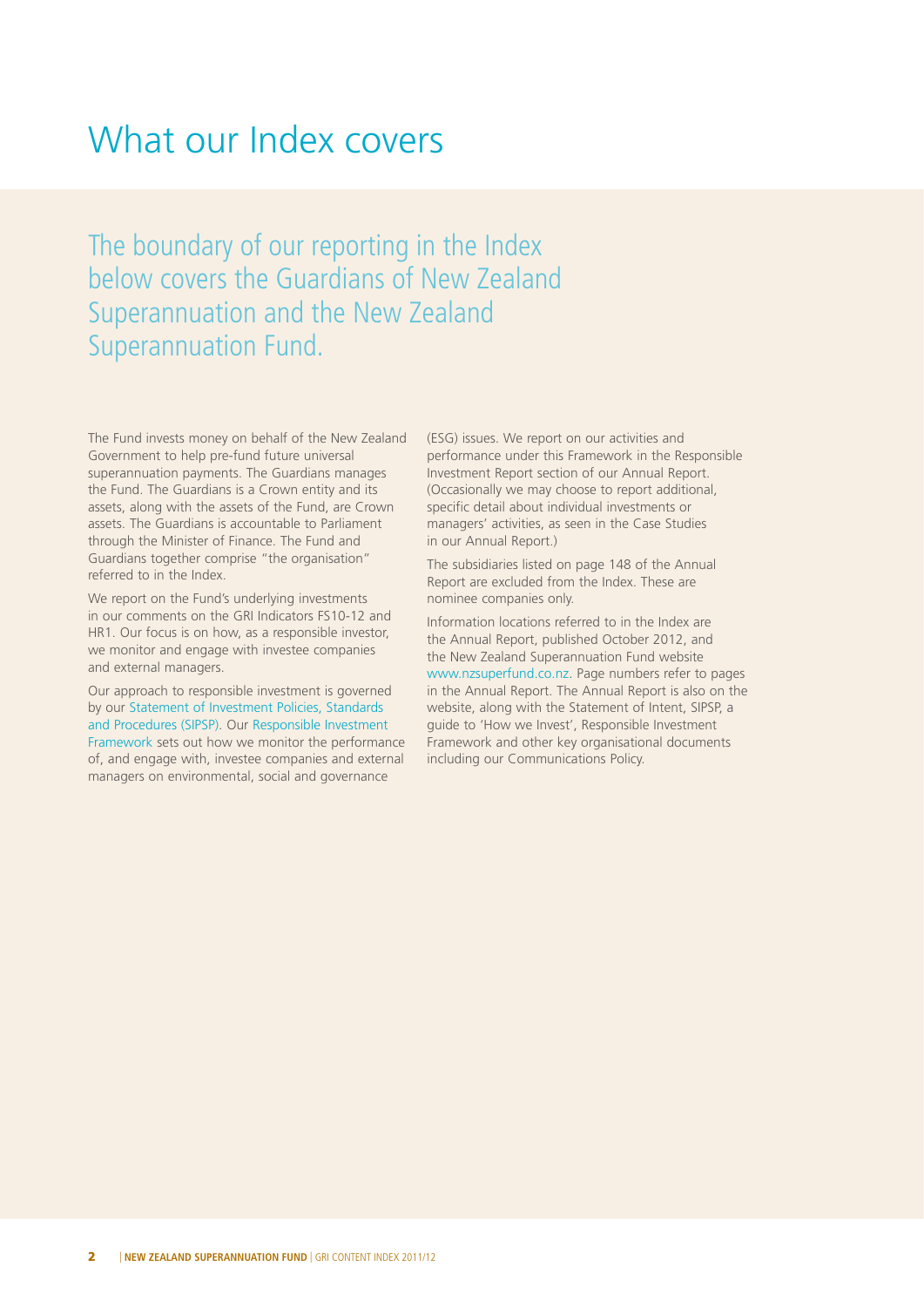# Profile Disclosures

| 1. STRATEGY AND ANALYSIS     |                                                                                                                                                     |                                                                                                                                                                                                                                                                                                                                                                                                                                                        |
|------------------------------|-----------------------------------------------------------------------------------------------------------------------------------------------------|--------------------------------------------------------------------------------------------------------------------------------------------------------------------------------------------------------------------------------------------------------------------------------------------------------------------------------------------------------------------------------------------------------------------------------------------------------|
| Profile<br><b>Disclosure</b> | <b>G3.1 Disclosure Description</b>                                                                                                                  | Location of Information & Notes                                                                                                                                                                                                                                                                                                                                                                                                                        |
| 1 <sub>1</sub>               | Statement from the most senior decision-maker<br>of the organisation about the relevance of<br>sustainability to the organisation and its strategy. | Chairman and Chief Executive Officer Statements<br>pgs 8-11<br>Website:<br>• Chairman's Statement on ESG<br>• Board Statement in Statement of Intent<br>2012-2017                                                                                                                                                                                                                                                                                      |
| 1.2                          | Description of key impacts, risks, and opportunities.                                                                                               | A summary as per the GRI Guidelines will be<br>developed in the future. In the meantime, relevant<br>information can be found in the following places.<br>Operational Report, including Highlights -<br>Investment Themes and Risk Management<br>pgs 45–48<br>Responsible Investment Report pgs 38-41<br>Statement of Service Performance pgs 57-59<br>Governance pgs 60-62<br>Website:<br>• Statement of Intent 2012-2017<br>• Responsible Investment |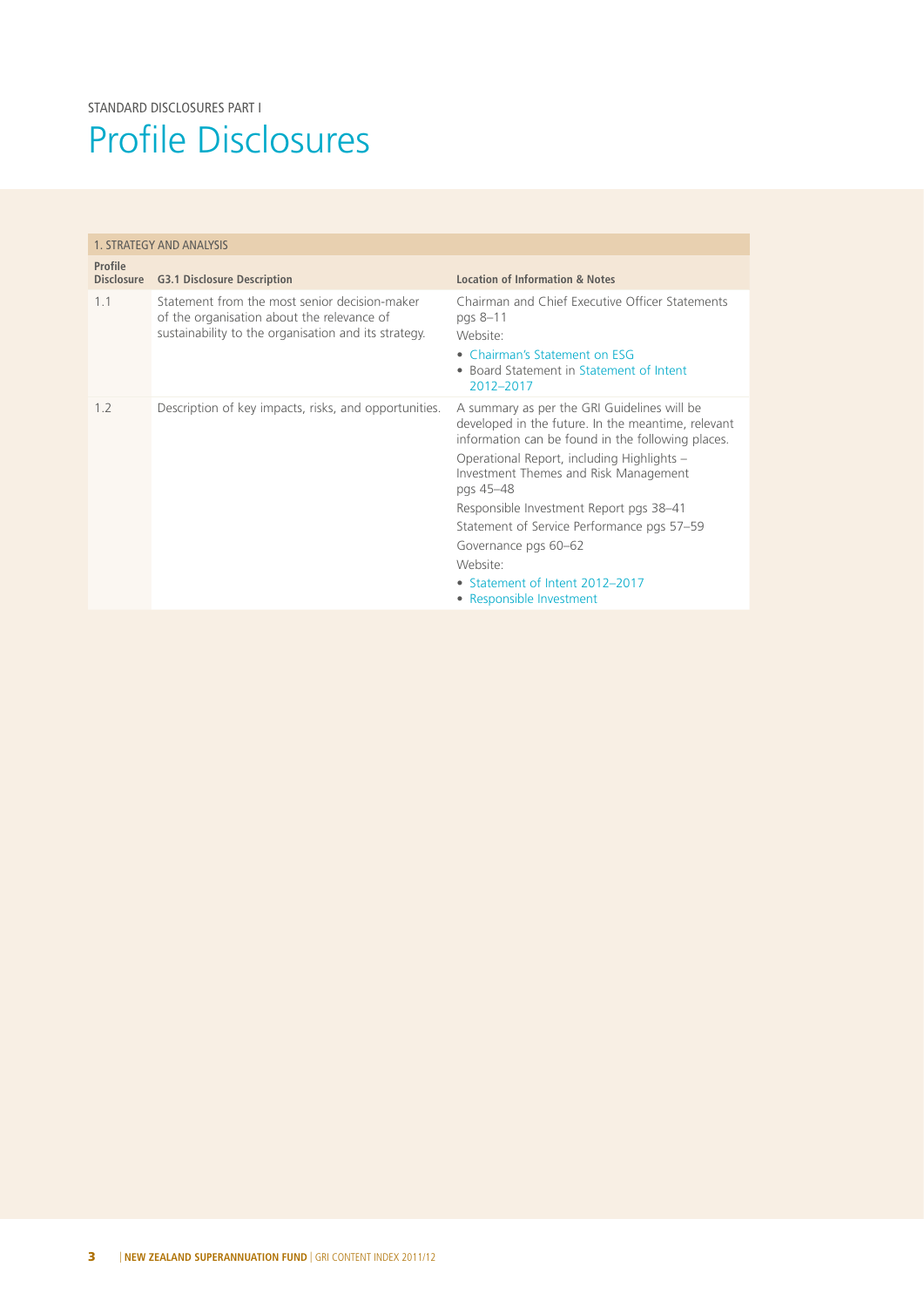#### Profile Disclosures (continued) STANDARD DISCLOSURES PART I

| 2. ORGANISATIONAL PROFILE    |                                                                                                                                                                                                         |                                                                                                                                                                                                                                                                                                                                                                                                                                        |
|------------------------------|---------------------------------------------------------------------------------------------------------------------------------------------------------------------------------------------------------|----------------------------------------------------------------------------------------------------------------------------------------------------------------------------------------------------------------------------------------------------------------------------------------------------------------------------------------------------------------------------------------------------------------------------------------|
| Profile<br><b>Disclosure</b> | <b>G3.1 Disclosure Description</b>                                                                                                                                                                      | <b>Location of Information &amp; Notes</b>                                                                                                                                                                                                                                                                                                                                                                                             |
| 2.1                          | Name of the organisation.                                                                                                                                                                               | Front cover, Directory, and throughout the<br>Annual Report.                                                                                                                                                                                                                                                                                                                                                                           |
| 2.2                          | Primary brands, products, and/or services.                                                                                                                                                              | The organisation's "product" is the Fund, which<br>has no "customers" other than Parliament.<br>Overview pas 6-7                                                                                                                                                                                                                                                                                                                       |
| 2.3                          | Operational structure of the organisation, including<br>main divisions, operating companies, subsidiaries,<br>and joint ventures.                                                                       | Organisational Chart pg 53<br>Investment Report & Case Studies 17-37<br>Subsidiaries pg 148                                                                                                                                                                                                                                                                                                                                            |
| 2.4                          | Location of organisation's headquarters.                                                                                                                                                                | Corporate Directory, pg 159                                                                                                                                                                                                                                                                                                                                                                                                            |
| 2.5                          | Number of countries where the organisation<br>operates, and names of countries with either major<br>operations or that are specifically relevant to the<br>sustainability issues covered in the report. | N/A<br>The organisation does not operate outside<br>New Zealand.                                                                                                                                                                                                                                                                                                                                                                       |
| 2.6                          | Nature of ownership and legal form.                                                                                                                                                                     | Overview pgs 6-7<br>Governance pg 62                                                                                                                                                                                                                                                                                                                                                                                                   |
| 2.7                          | Markets served (including geographic breakdown,<br>sectors served, and types of customers/<br>beneficiaries).                                                                                           | N/A<br>The Minister of Finance, on behalf of the Crown,<br>is the key stakeholder.                                                                                                                                                                                                                                                                                                                                                     |
| 2.8                          | Scale of the reporting organisation.                                                                                                                                                                    | Overview pgs 6-7<br>Employees pg 54<br>Financial Statements & Notes pgs 64-156                                                                                                                                                                                                                                                                                                                                                         |
| 2.9                          | Significant changes during the reporting period<br>regarding size, structure, or ownership.                                                                                                             | New organisational structure pg 53<br>Restructure of Investments Teams pg 52<br>Increase in staff (FTEs) pg 54<br>Change of location, see Directory pg 159                                                                                                                                                                                                                                                                             |
| 2.10                         | Awards received in the reporting period.                                                                                                                                                                | Institute of Finance Professionals NZ Excellence<br>in Treasury Award pg 46<br>CIO Executive Team of the Year Award pg 46<br>10/10 in the Sovereign Wealth Fund Institute's<br>Transparency Index pg 58<br>1st out of more than 80 funds for combined<br>Transparency and Governance in the Institute<br>for Financial Stability's Index pg 58<br>Runner-up, Sovereign Wealth Fund category,<br>aiCIO Industry Innovation Awards pg 10 |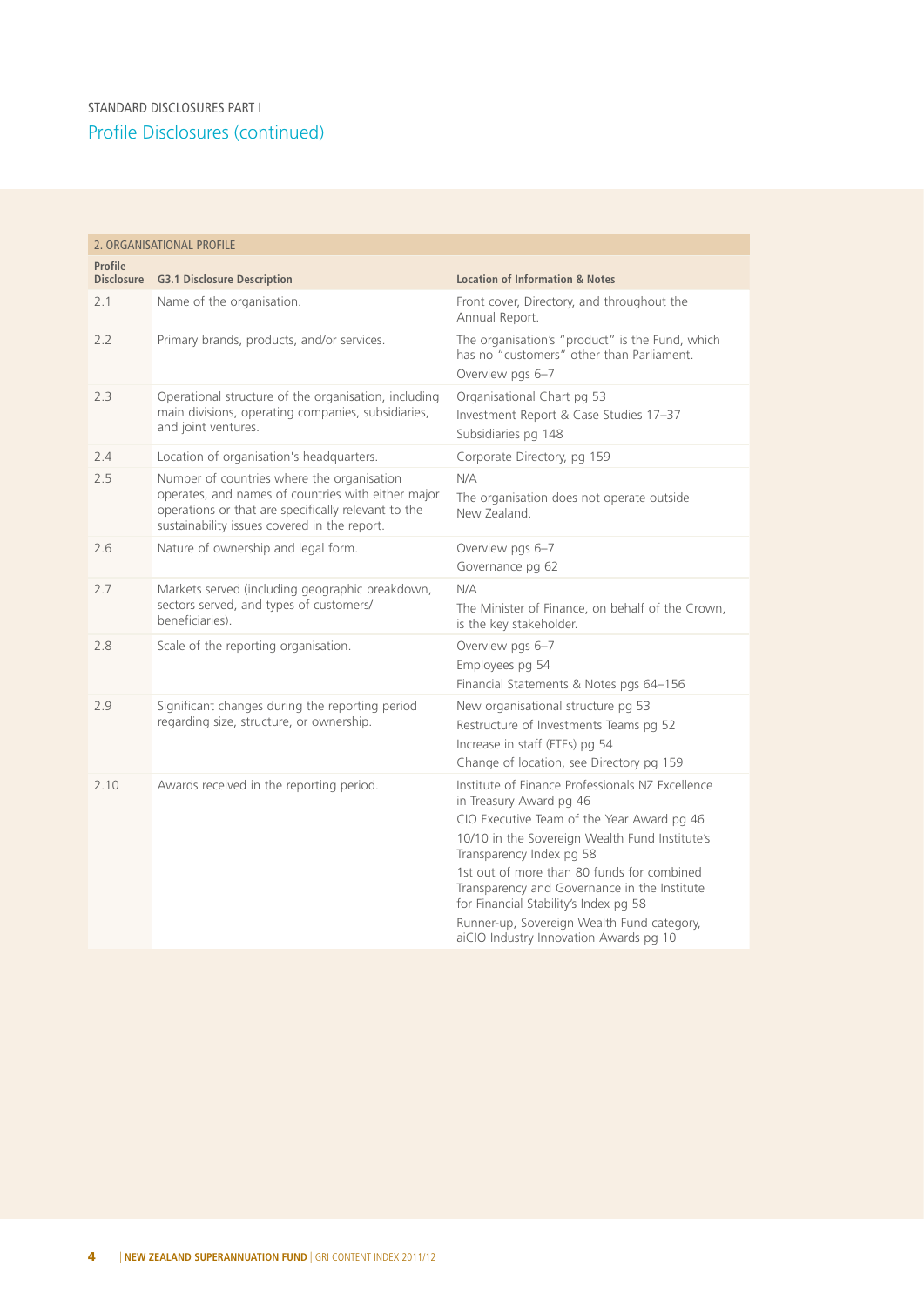#### Profile Disclosures (continued) STANDARD DISCLOSURES PART I

| <b>3. REPORT PARAMETERS</b> |                                                                                                                                                                                                                                                                                                                               |                                                                                                                                                                                                                                                                                                                                                                        |
|-----------------------------|-------------------------------------------------------------------------------------------------------------------------------------------------------------------------------------------------------------------------------------------------------------------------------------------------------------------------------|------------------------------------------------------------------------------------------------------------------------------------------------------------------------------------------------------------------------------------------------------------------------------------------------------------------------------------------------------------------------|
| Profile                     | Disclosure G3.1 Disclosure Description                                                                                                                                                                                                                                                                                        | <b>Location of Information &amp; Notes</b>                                                                                                                                                                                                                                                                                                                             |
| 3.1                         | Reporting period (e.g., fiscal/calendar year) for<br>information provided.                                                                                                                                                                                                                                                    | Year to 30 June 2012<br>Front cover and throughout the Annual Report.                                                                                                                                                                                                                                                                                                  |
| 3.2                         | Date of most recent previous report (if any).                                                                                                                                                                                                                                                                                 | Year to 30 June 2011                                                                                                                                                                                                                                                                                                                                                   |
| 3.3                         | Reporting cycle (annual, biennial, etc.)                                                                                                                                                                                                                                                                                      | Annual.                                                                                                                                                                                                                                                                                                                                                                |
| 3.4                         | Contact point for questions regarding the report<br>or its contents.                                                                                                                                                                                                                                                          | Catherine Etheredge, Head of Communications<br>Tel: +64 9 366 4905<br>cetheredge@nzsuperfund.co.nz                                                                                                                                                                                                                                                                     |
| 3.5                         | Process for defining report content.                                                                                                                                                                                                                                                                                          | Content is prioritised against targets and<br>requirements of the Statement of Intent, the NZ<br>Superannuation and Retirement Income Act 2001,<br>the Crown Entities Act 2004, the NZ Securities<br>Commission's corporate governance principles and<br>our Responsible Investment programme including<br>the United Nations Principles for Responsible<br>Investment |
| 3.6                         | Boundary of the report (e.g., countries, divisions,<br>subsidiaries, leased facilities, joint ventures,<br>suppliers).                                                                                                                                                                                                        | The boundary covers activities of the Fund and<br>Guardians (see "What our Index covers" above).                                                                                                                                                                                                                                                                       |
| 3.7                         | State any specific limitations on the scope or<br>boundary of the report.                                                                                                                                                                                                                                                     | No limitations within the material economic,<br>environmental and social impacts of the<br>organisation other than those outlined in "What<br>our Index covers" on page 2 of this document.                                                                                                                                                                            |
| 3.8                         | Basis for reporting on joint ventures, subsidiaries,<br>leased facilities, outsourced operations, and other<br>entities that can significantly affect comparability<br>from period to period and/or between<br>organisations.                                                                                                 | See "What our Index covers" on page 2 of this<br>document.                                                                                                                                                                                                                                                                                                             |
| 3.9                         | Data measurement techniques and the bases of<br>calculations, including assumptions and techniques<br>underlying estimations applied to the compilation<br>of the Indicators and other information in the<br>report. Explain any decisions not to apply, or to<br>substantially diverge from, the GRI Indicator<br>Protocols. | Throughout the Annual Report and website.                                                                                                                                                                                                                                                                                                                              |
| 3.10                        | Explanation of the effect of any re-statements of<br>information provided in earlier reports, and the<br>reasons for such re-statement (e.g. mergers/<br>acquisitions, change of base years/periods, nature<br>of business, measurement methods).                                                                             | No restatements of information.                                                                                                                                                                                                                                                                                                                                        |
| 3.11                        | Significant changes from previous reporting periods<br>in the scope, boundary, or measurement methods<br>applied in the report.                                                                                                                                                                                               | No significant changes.                                                                                                                                                                                                                                                                                                                                                |
| 3.12                        | Table identifying the location of the Standard<br>Disclosures in the report.                                                                                                                                                                                                                                                  | This G3.1 Content Index forms the table identifying<br>these locations.                                                                                                                                                                                                                                                                                                |
| 3.13                        | Policy and current practice with regard to seeking<br>external assurance for the report.                                                                                                                                                                                                                                      | The Financial Statements & Notes are fully audited<br>annually.<br>Performance of the organisation is measured<br>against the Statement of Intent.<br>The report is not GRI-audited.                                                                                                                                                                                   |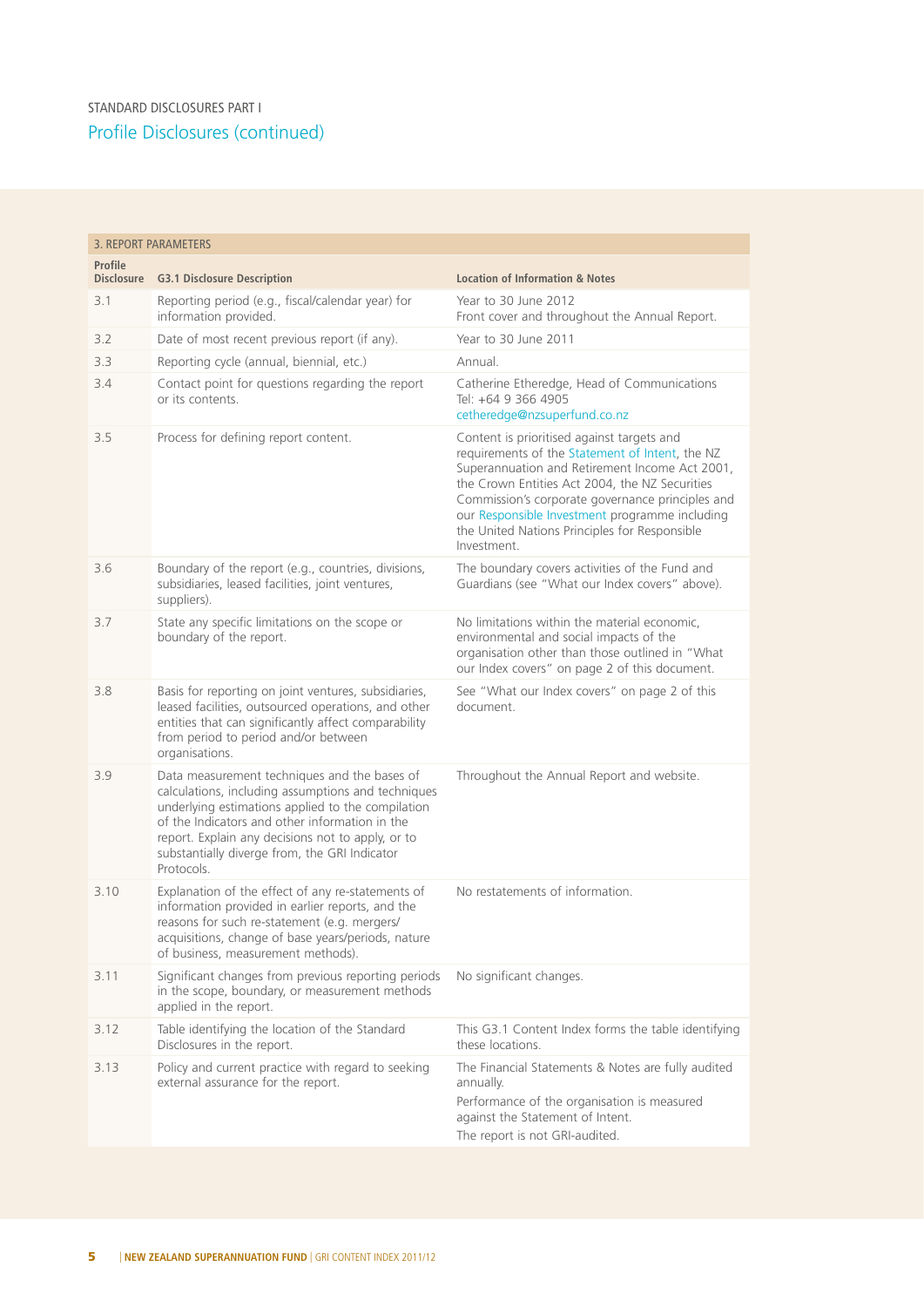| 4. GOVERNANCE, COMMITMENTS, AND ENGAGEMENT |                                                                                                                                                                                                                                                                                                                                  |                                                                                                                                                                                                                                                                                                                                                                                                       |
|--------------------------------------------|----------------------------------------------------------------------------------------------------------------------------------------------------------------------------------------------------------------------------------------------------------------------------------------------------------------------------------|-------------------------------------------------------------------------------------------------------------------------------------------------------------------------------------------------------------------------------------------------------------------------------------------------------------------------------------------------------------------------------------------------------|
| Profile<br><b>Disclosure</b>               | <b>G3.1 Disclosure Description</b>                                                                                                                                                                                                                                                                                               | <b>Location of Information &amp; Notes</b>                                                                                                                                                                                                                                                                                                                                                            |
| 4.1                                        | Governance structure of the organisation, including<br>committees under the highest governance body<br>responsible for specific tasks, such as setting<br>strategy or organisational oversight.                                                                                                                                  | Governance pgs 60-62<br>Board Members pgs 12-13                                                                                                                                                                                                                                                                                                                                                       |
| 4.2                                        | Indicate whether the Chair of the highest<br>governance body is also an executive officer.                                                                                                                                                                                                                                       | The Chairman is not an executive officer.<br>Board Member and Management profiles pgs 12-15.                                                                                                                                                                                                                                                                                                          |
| 4.3                                        | For organisations that have a unitary board<br>structure, state the number of members of the<br>highest governance body that are independent<br>and/or non-executive members.                                                                                                                                                    | All Guardians Board members are non-executive.<br>They are appointed by the Governor-General on<br>the recommendation of the Finance Minister, who<br>must appoint only those recommended by an<br>independent nominating committee.<br>Governance, Securities Commission Principle 2, pg 60.                                                                                                         |
| 4.4                                        | Mechanisms for shareholders and employees to<br>provide recommendations or direction to the<br>highest governance body.                                                                                                                                                                                                          | Governance pgs 60-62<br>The Fund and Guardians maintain an open-door<br>approach to management.<br>Staff surveys are undertaken periodically.<br>Whistleblowing, Securities Commission Principle 1,<br>pg 60<br>Website: Our Governance                                                                                                                                                               |
| 4.5                                        | Linkage between compensation for members of the<br>highest governance body, senior managers, and<br>executives (including departure arrangements), and<br>the organisation's performance (including social<br>and environmental performance).                                                                                    | Governance, Securities Commission Principle 5, pg 61<br>Discretionary Incentive Scheme pg 55<br>Website: Our Governance                                                                                                                                                                                                                                                                               |
| 4.6                                        | Processes in place for the highest governance body<br>to ensure conflicts of interest are avoided.                                                                                                                                                                                                                               | Governance, Securities Commission Principle 1, pg 60<br>Website: Our Governance                                                                                                                                                                                                                                                                                                                       |
| 4.7                                        | Process for determining the composition,<br>qualifications, and expertise of the members of the<br>highest governance body and its committees,<br>including any consideration of gender and other<br>indicators of diversity.                                                                                                    | Governance, Securities Commission Principle 2, pg 60<br>Website: Our Governance                                                                                                                                                                                                                                                                                                                       |
| 4.8                                        | Internally developed statements of mission or<br>values, codes of conduct, and principles relevant to<br>economic, environmental, and social performance<br>and the status of their implementation.                                                                                                                              | Our Mission pg 6<br>Responsible Investment Report & Case Studies<br>38-43<br>Governance pgs 60-62<br>People & Environment Report pgs 52-56<br>Website:<br>• Our Values<br>• What we do, including 'How we invest' guide;<br>our investment beliefs; and our investment and<br>organisational policies, including Code of<br>Conduct<br>• Our Governance<br>• SIPSP<br>• Statement of Intent 2012-2017 |
| 4.9                                        | Procedures of the highest governance body for<br>overseeing the organisation's identification and<br>management of economic, environmental, and<br>social performance, including relevant risks and<br>opportunities, and adherence or compliance with<br>internationally agreed standards, codes of conduct,<br>and principles. | Governance pgs 60-62<br>Website:<br>• Our Governance<br>• SIPSP                                                                                                                                                                                                                                                                                                                                       |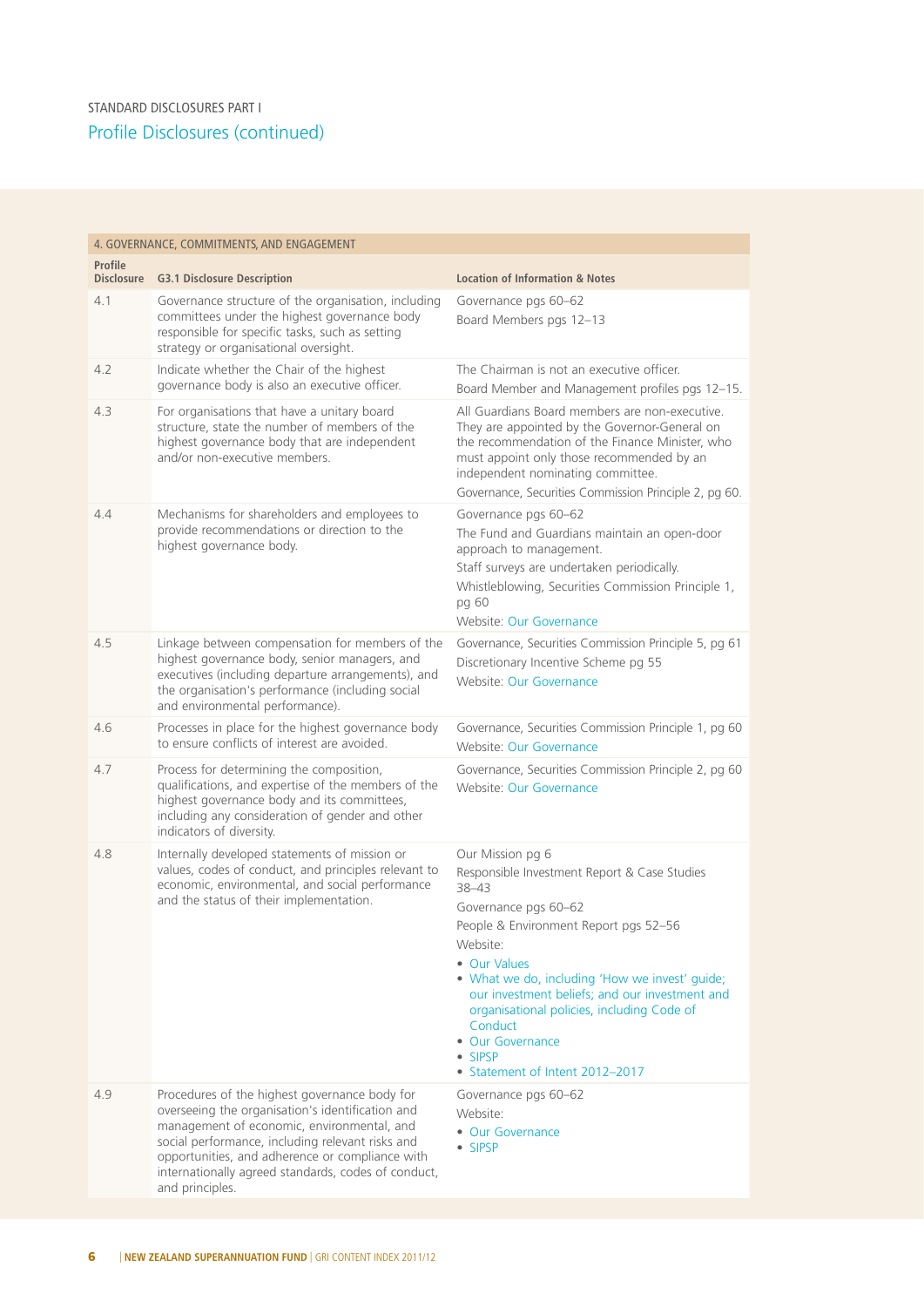| Profile<br><b>Disclosure</b> | <b>G3.1 Disclosure Description</b>                                                                                                                                                                                                                                                                                                                  | <b>Location of Information &amp; Notes</b>                                                                                                                                                                                                                                                                                                                                                                                                                                                                                                                                                                                                                                  |
|------------------------------|-----------------------------------------------------------------------------------------------------------------------------------------------------------------------------------------------------------------------------------------------------------------------------------------------------------------------------------------------------|-----------------------------------------------------------------------------------------------------------------------------------------------------------------------------------------------------------------------------------------------------------------------------------------------------------------------------------------------------------------------------------------------------------------------------------------------------------------------------------------------------------------------------------------------------------------------------------------------------------------------------------------------------------------------------|
| 4.10                         | Processes for evaluating the highest governance<br>body's own performance, particularly with respect<br>to economic, environmental, and social<br>performance.                                                                                                                                                                                      | Website:<br>• Our Governance<br>Independent reviews of the Board are conducted<br>every five years, the last being in 2009. The<br>Auditor-General also conducts periodic reviews,<br>for example in 2008. Copies of all these reviews<br>are available on our website, here.<br>• UNPRI self-assessment                                                                                                                                                                                                                                                                                                                                                                    |
| 4.11                         | Explanation of whether and how the precautionary<br>approach or principle is addressed by the<br>organisation.                                                                                                                                                                                                                                      | Responsible Investment Report pgs 38-41<br>Website:<br>• Our Approach, including Responsible Investment<br>Framework and precautionary approach<br>• Our Governance                                                                                                                                                                                                                                                                                                                                                                                                                                                                                                         |
| 4.12                         | Externally developed economic, environmental, and<br>social charters, principles, or other initiatives to<br>which the organisation subscribes or endorses.                                                                                                                                                                                         | Securities Commission Corporate Governance<br>Principles<br>Founding signatory of the United Nations' Principles<br>for Responsible Investment (UNPRI)<br>International Forum of Sovereign Wealth Funds<br>Santiago Principles, and self assessment                                                                                                                                                                                                                                                                                                                                                                                                                         |
| 4.13                         | Memberships in associations (such as industry<br>associations) and/or national/international advocacy<br>organisations in which the organisation:<br>• Has positions in governance bodies;<br>• Participates in projects or committees;<br>• Provides substantive funding beyond routine<br>membership dues; or<br>• Views membership as strategic. | Responsible Investment Report pg 38<br>Website: Responsible Investment<br>Founding Signatory, UNPRI<br>Member, Investor Group on Climate Change<br>Australia/New Zealand<br>International Corporate Governance Network<br>Signatory, Carbon Disclosure Project (CDP)<br>Responsible Investment Association Australasia<br>(staff member on the Board)                                                                                                                                                                                                                                                                                                                       |
| 4.14                         | List of stakeholder groups engaged by the<br>organisation.                                                                                                                                                                                                                                                                                          | Key stakeholder groups include:<br>• The Crown, Parliament, Minister of Finance<br>• Regulatory bodies<br>• Relevant public sector agencies (e.g. Treasury,<br>Financial Markets Authority, Inland Revenue,<br>Office of the Auditor General, Christchurch<br>Earthquake Recovery Agency)<br>• Crown financial institutions<br>• Public of New Zealand<br>• Employees<br>• Board members<br>• Suppliers, including custodians<br>• Co-investors<br>• Investee companies<br>• Asset and investment managers (full list of<br>Managers and Custodians pgs 26-29<br>• Peer funds<br>· Investor groups (UNPRI, IGCC, ICGN, RIAA)<br>$\bullet$ lwi<br>$\bullet$ NGOs<br>· Media. |
| 4.15                         | Basis for identification and selection of stakeholders<br>with whom to engage.                                                                                                                                                                                                                                                                      | Impact, interest, regulatory requirements,<br>opportunities for mutual growth, Responsible<br>Investment Framework, other.                                                                                                                                                                                                                                                                                                                                                                                                                                                                                                                                                  |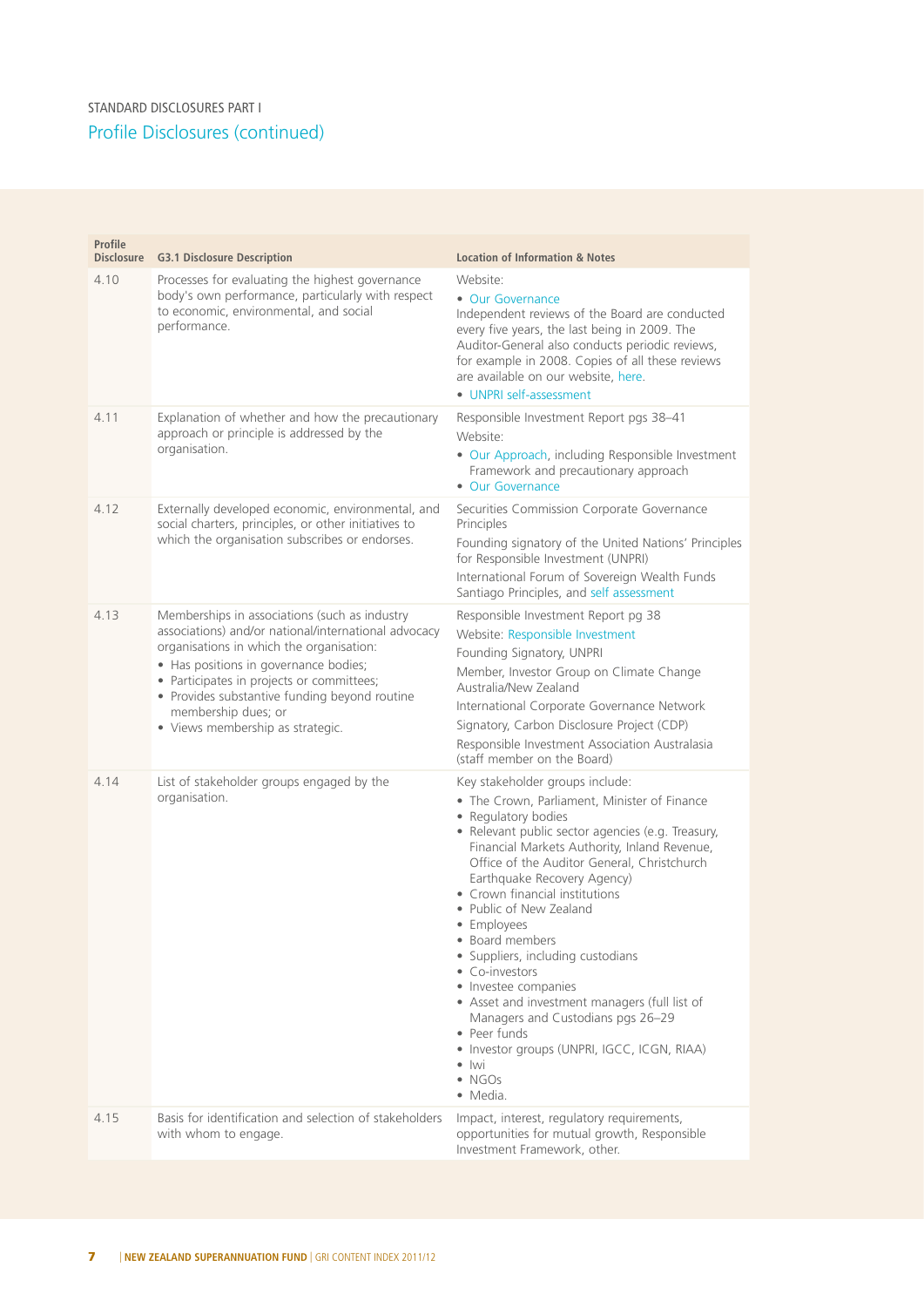| Profile<br><b>Disclosure</b> | <b>G3.1 Disclosure Description</b>                                                                                                                                                               | <b>Location of Information &amp; Notes</b>                                                                                                                                                                                                                                                                                                                                                                                                                                                                                                                                                                                                                                                                                                                                                                                                                                                                                                                                                                                                                                                                                                                                                                                                                                                                                                                                                                                         |
|------------------------------|--------------------------------------------------------------------------------------------------------------------------------------------------------------------------------------------------|------------------------------------------------------------------------------------------------------------------------------------------------------------------------------------------------------------------------------------------------------------------------------------------------------------------------------------------------------------------------------------------------------------------------------------------------------------------------------------------------------------------------------------------------------------------------------------------------------------------------------------------------------------------------------------------------------------------------------------------------------------------------------------------------------------------------------------------------------------------------------------------------------------------------------------------------------------------------------------------------------------------------------------------------------------------------------------------------------------------------------------------------------------------------------------------------------------------------------------------------------------------------------------------------------------------------------------------------------------------------------------------------------------------------------------|
| 4.16                         | Approaches to stakeholder engagement, including<br>frequency of engagement by type and by<br>stakeholder group.                                                                                  | The organisation is committed to regular, proactive<br>stakeholder engagement, and as noted above, is<br>recognised by the International Forum of Sovereign<br>Wealth Funds (IFSWF) and Institute of Financial<br>Stability for its transparency.<br>Website:<br>• Engagement approach on ESG risk with investee<br>companies and managers<br>• SIPSP<br>• Communications Policy<br>Breakdown of the Fund's ESG engagement<br>activities with investee companies during 2011/12,<br>Responsible Investment Report pg 40<br>Wider stakeholder engagement channels include:<br>• Website - regularly updated<br>• Feedback function on website<br>• Annual Report<br>• Media announcements<br>• Statement of Intent, and other documents and<br>reports<br>• Staff and stakeholder surveys and feedback<br>channels<br>• Meetings and working groups with stakeholders<br>such as NGOs and Government agencies<br>Engagement undertaken specifically as part of the<br>Annual Report/Statement of Intent/website<br>reporting preparation process:<br>• Meetings/interviews with selected Board<br>members, managers, staff, investees, partners,<br>etc. for information gathering and confirmation<br>• Minister of Finance's 2012 Letter of Expectation<br>and our response<br>• Meetings/liaison with The Treasury and the Office<br>of the Auditor General<br>• Invitation to key stakeholders to provide feedback<br>on Report |
| 4.17                         | Key topics and concerns that have been raised<br>through stakeholder engagement, and how the<br>organisation has responded to those key topics<br>and concerns, including through its reporting. | Staff surveys (outcomes not reported as yet)<br>Response to 2009 Ministerial Direction regarding<br>New Zealand investment; CEO statement pg 11,<br>NZ investment activity report pgs 25-26<br>Recreational access to Kaingaroa Forest pg 31<br>Breakdown of the Fund's ESG engagement activities<br>with investee companies during 2011/12,<br>Responsible Investment Report pg 40<br>Shanghai Industrial Holdings Limited pg 40<br>Freeport McMoran pg 42<br>Website:<br>• Independent reviews of performance and our<br>responses<br>• Minister of Finance's 2012 Letter of Expectation<br>and our response<br>• Responsible investment engagement process                                                                                                                                                                                                                                                                                                                                                                                                                                                                                                                                                                                                                                                                                                                                                                      |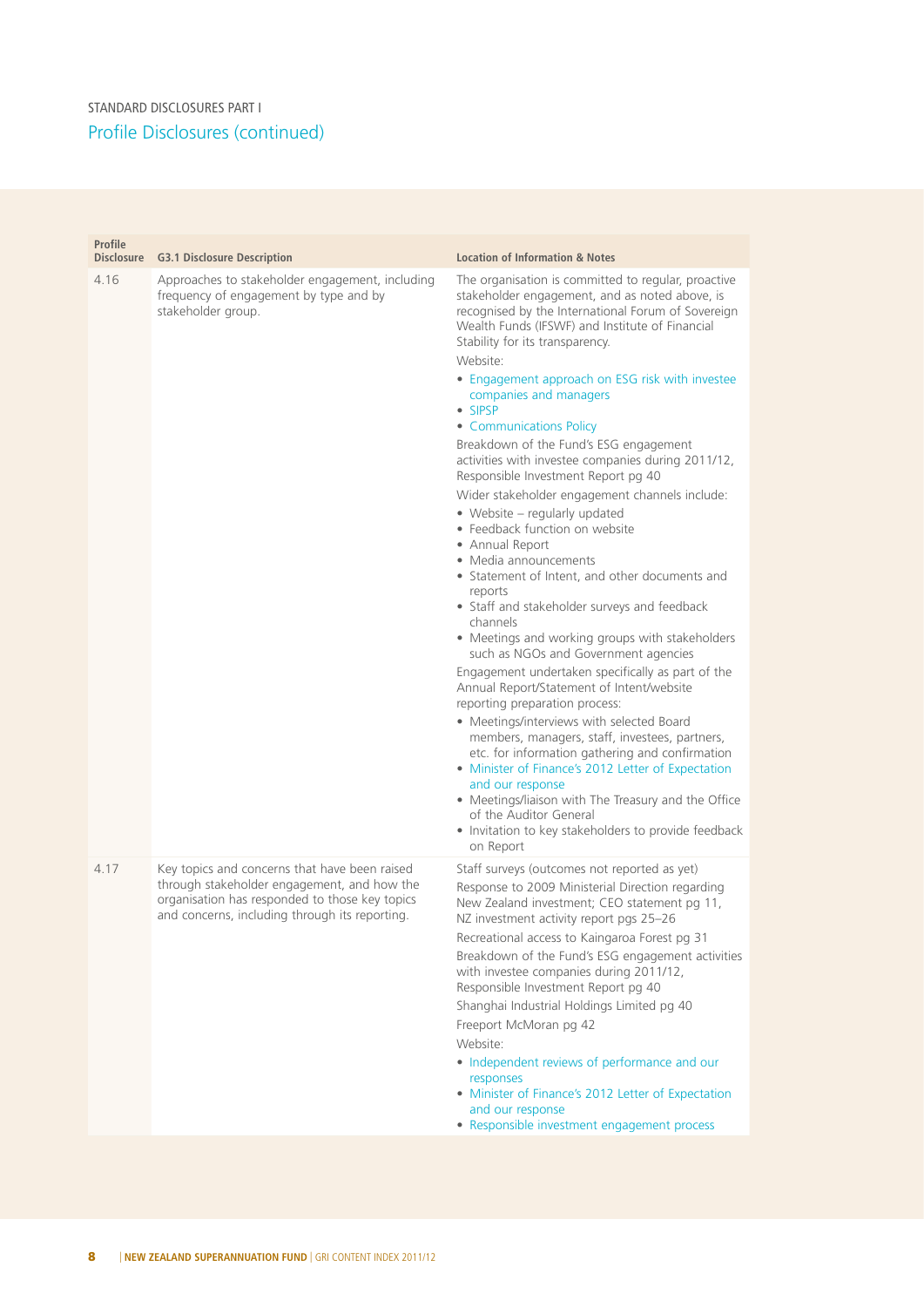# Disclosures on Management Approach

| <b>DMA PS</b>   | DISCLOSURE ON MANAGEMENT APPROACH - PRODUCT SAFETY                                                                                                             |                                                                                                                                                                                                                                                     |
|-----------------|----------------------------------------------------------------------------------------------------------------------------------------------------------------|-----------------------------------------------------------------------------------------------------------------------------------------------------------------------------------------------------------------------------------------------------|
| Aspects         | Product Portfolio                                                                                                                                              |                                                                                                                                                                                                                                                     |
| FS <sub>1</sub> | Policies with specific environmental and social<br>components applied to business lines.                                                                       | The organisation's "business line" falls under the<br>Asset Management category of the GRI Financial<br>Services Sector Supplement.<br>Responsible Investment Report & Case Studies<br>pgs 38-43<br>Website:<br>• SIPSP<br>• Responsible Investment |
| FS <sub>2</sub> | Procedures for assessing and screening<br>environmental and social risks in business lines.                                                                    | Responsible Investment Report & Case Studies<br>pgs 38-43<br>Website:<br>• SIPSP<br>• Responsible Investment                                                                                                                                        |
| FS3             | Processes for monitoring clients' implementation<br>of and compliance with environmental and social<br>requirements included in agreements or<br>transactions. | N/A                                                                                                                                                                                                                                                 |
| FS4             | Process(es) for improving staff competency to<br>implement the environmental and social policies<br>and procedures as applied to business lines.               | Responsible Investment Report - Integration<br>work-stream, pg 39<br>Our People pgs 52-53<br>Website:<br>• SIPSP<br>• Responsible Investment                                                                                                        |
| FS <sub>5</sub> | Interactions with clients/investees/business partners<br>regarding environmental and social risks and<br>opportunities.                                        | Responsible Investment Report & Case Studies<br>pgs 38-43<br>Website:<br>• How we Invest<br>• Responsible Investment<br>• Exclusion of companies from the Fund for<br>breaches of the Fund's responsible investment<br>standards                    |
| DMA EC          | MANAGEMENT APPROACH - ECONOMIC                                                                                                                                 |                                                                                                                                                                                                                                                     |
| Aspects         | Economic performance, market presence, indirect<br>economic impacts                                                                                            | CEO Statement pg 10<br>Investment Report, including Responsible<br>Investment pgs 17-43<br>Website:<br>• SIPSP<br>• Responsible Investment                                                                                                          |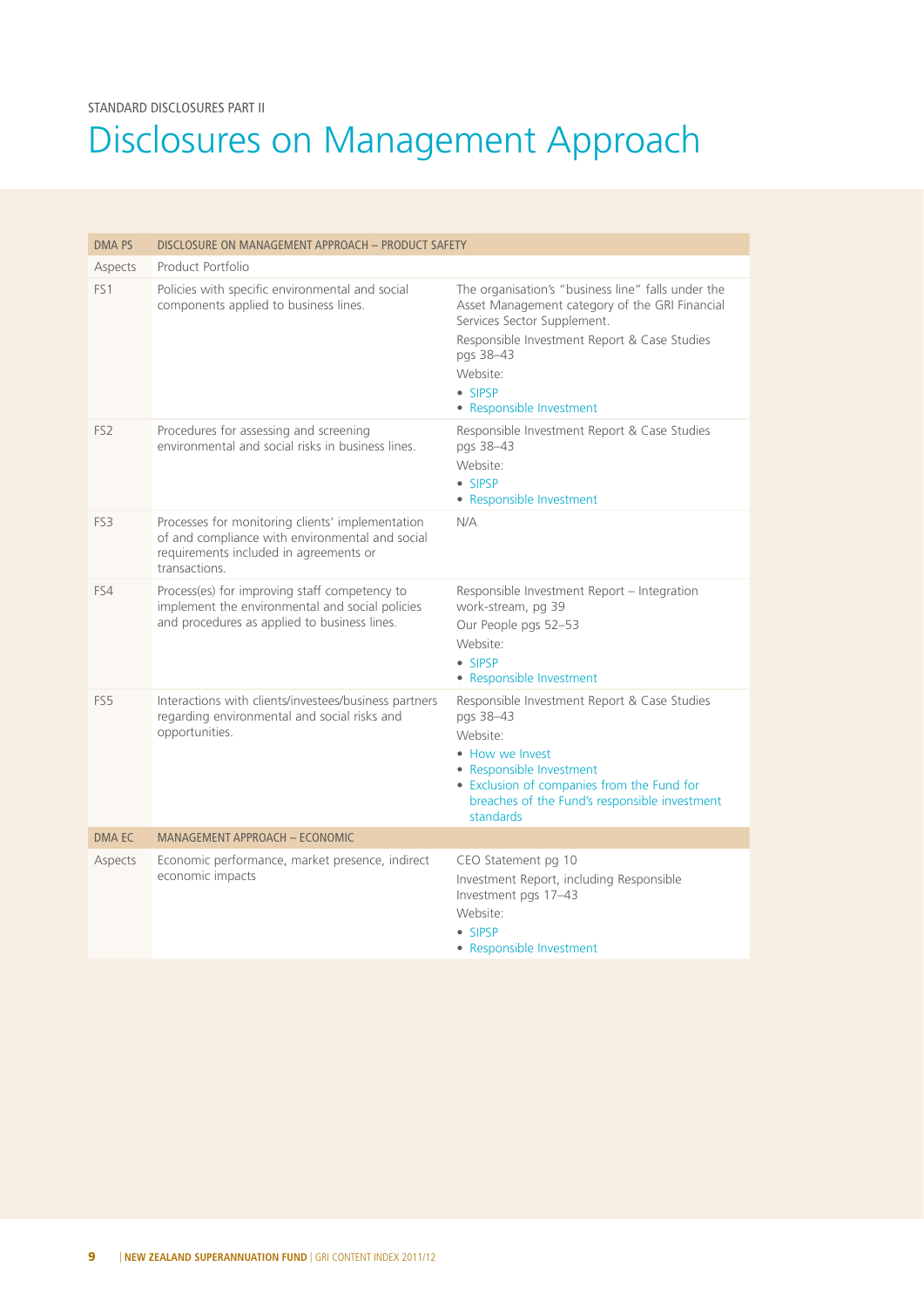| <b>DMA EN</b> | MANAGEMENT APPROACH - ENVIRONMENT                                                                                                                                                                       |                                                                                                                                                                                                                                                                                                                                                                                                                                                                                                                                                                                                                                                                                                                                       |
|---------------|---------------------------------------------------------------------------------------------------------------------------------------------------------------------------------------------------------|---------------------------------------------------------------------------------------------------------------------------------------------------------------------------------------------------------------------------------------------------------------------------------------------------------------------------------------------------------------------------------------------------------------------------------------------------------------------------------------------------------------------------------------------------------------------------------------------------------------------------------------------------------------------------------------------------------------------------------------|
| Aspects       | Materials; Energy; Water; Biodiversity; Emissions,<br>effluents and waste; Products and services;<br>Compliance; Transport; Overall approach                                                            | The organisation has an Environmental Policy,<br>developed in 2009. Since developing this Policy the<br>organisation has moved to a building that has a<br>5-star Green rating by the New Zealand Green<br>Building Council.<br>In previous years, the organisation has estimated its<br>carbon footprint and is now moving to a different<br>assessment system, with work to be completed in<br>the current financial year.<br>Environmental Performance pg 56<br>As a responsible investor, the organisation strives<br>to integrate environmental concerns into its wider<br>activities as an investment manager.<br>Responsible Investment Report & Case Studies<br>pgs 38-43<br>Website:<br>• SIPSP<br>• Responsible Investment. |
| <b>DMALA</b>  | MANAGEMENT APPROACH - LABOUR                                                                                                                                                                            |                                                                                                                                                                                                                                                                                                                                                                                                                                                                                                                                                                                                                                                                                                                                       |
| Aspects       | Employment; Labour/management relations;<br>Occupational health and safety; Training and<br>education; Diversity and equal opportunity                                                                  | Our People pgs 52-55<br>Responsible Investment Report & Case Studies<br>pgs 38-43<br>Website:<br>· SIPSP<br>• Responsible Investment                                                                                                                                                                                                                                                                                                                                                                                                                                                                                                                                                                                                  |
| <b>DMA HR</b> | <b>MANAGEMENT APPROACH - HUMAN RIGHTS</b>                                                                                                                                                               |                                                                                                                                                                                                                                                                                                                                                                                                                                                                                                                                                                                                                                                                                                                                       |
| Aspects       | Investment and procurement practices;<br>Non-discrimination; Freedom of association and<br>collective bargaining; Child labor; Forced and<br>compulsory labor; Security practices; Indigenous<br>rights | Responsible Investment Report & Case Studies<br>pgs 38-43<br>Website:<br>• Responsible Investment<br>• Exclusion of companies from the Fund for<br>breaches of the Fund's responsible investment<br>standards<br>• SIPSP                                                                                                                                                                                                                                                                                                                                                                                                                                                                                                              |
| <b>DMA SO</b> | <b>MANAGEMENT APPROACH - SOCIAL</b>                                                                                                                                                                     |                                                                                                                                                                                                                                                                                                                                                                                                                                                                                                                                                                                                                                                                                                                                       |
| Aspects       | Community; Corruption; Public policy;<br>Anti-competitive behaviour; Compliance                                                                                                                         | Governance pgs 60-62<br>Responsible Investment Report & Case Studies<br>pgs 38-43<br>Website:<br>• Responsible Investment<br>• Exclusion of companies from the Fund for<br>breaches of the Fund's responsible investment<br>standards<br>• SIPSP                                                                                                                                                                                                                                                                                                                                                                                                                                                                                      |
| <b>DMA PR</b> | MANAGEMENT APPROACH - PRODUCT RESPONSIBILITY                                                                                                                                                            |                                                                                                                                                                                                                                                                                                                                                                                                                                                                                                                                                                                                                                                                                                                                       |
| Aspects       | Customer health and safety; Product and<br>service labelling                                                                                                                                            | N/A - Fund does not design / sell financial products<br>and services to consumers                                                                                                                                                                                                                                                                                                                                                                                                                                                                                                                                                                                                                                                     |
| <b>FS15</b>   | Policies for the fair design and sale of financial<br>products and services.                                                                                                                            | N/A                                                                                                                                                                                                                                                                                                                                                                                                                                                                                                                                                                                                                                                                                                                                   |
|               | Marketing communications; Customer privacy;<br>Compliance                                                                                                                                               | N/A                                                                                                                                                                                                                                                                                                                                                                                                                                                                                                                                                                                                                                                                                                                                   |
|               |                                                                                                                                                                                                         |                                                                                                                                                                                                                                                                                                                                                                                                                                                                                                                                                                                                                                                                                                                                       |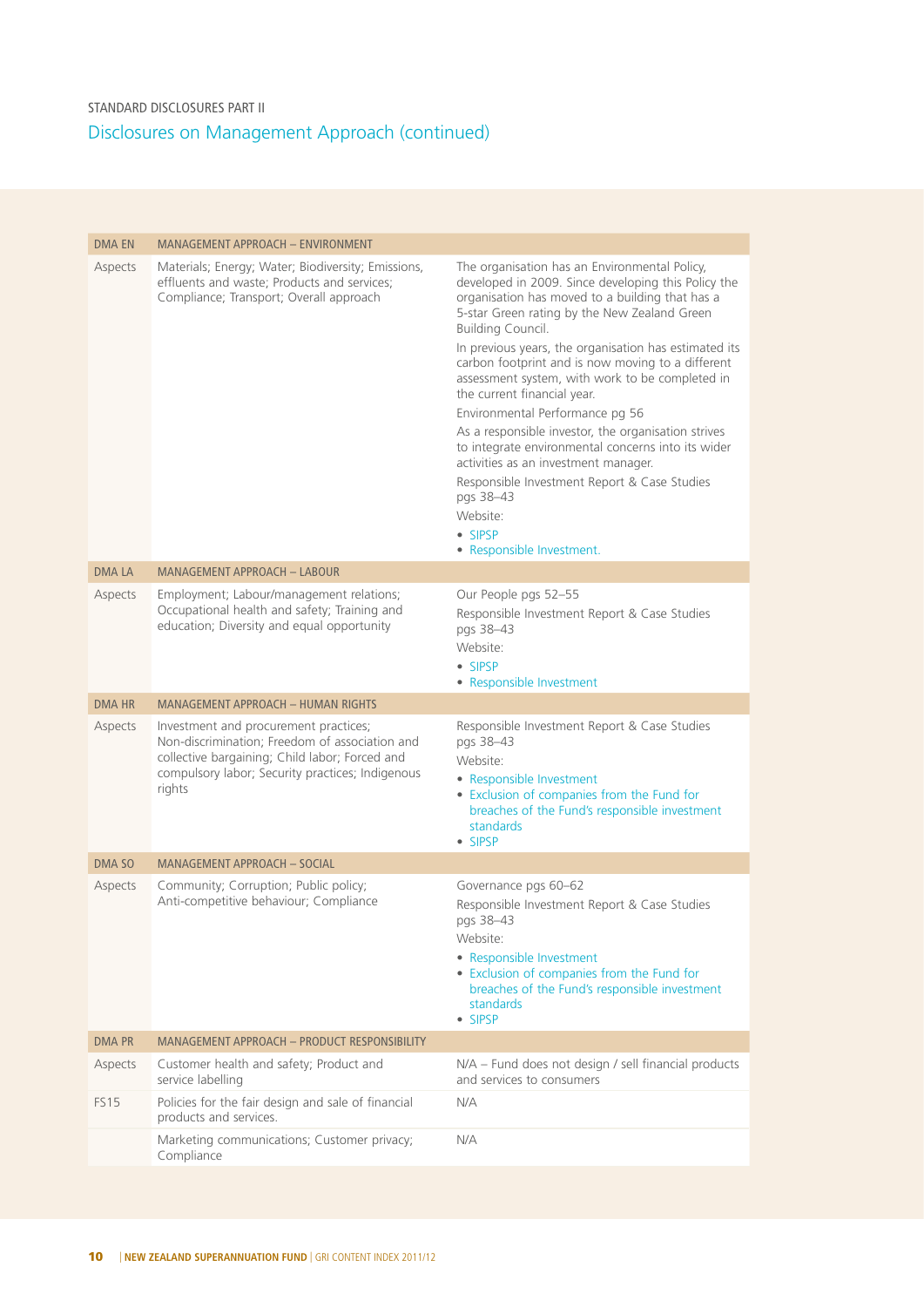# Performance Indicators

| PRODUCT AND SERVICE IMPACT  |                                                                                                                                                                                                                                           |                                                                                                                                                                                                                                                                                  |  |
|-----------------------------|-------------------------------------------------------------------------------------------------------------------------------------------------------------------------------------------------------------------------------------------|----------------------------------------------------------------------------------------------------------------------------------------------------------------------------------------------------------------------------------------------------------------------------------|--|
| Product portfolio           |                                                                                                                                                                                                                                           |                                                                                                                                                                                                                                                                                  |  |
| FS <sub>6</sub>             | Percentage of the portfolio for business lines by<br>specific region, size (e.g. micro/SME/large) and<br>by sector.                                                                                                                       | Where we invest pg 23<br>Additional information in: Investment Activity<br>Report pgs 26-29                                                                                                                                                                                      |  |
| FS7                         | Monetary value of products and services designed<br>to deliver a specific social benefit for each business<br>line broken down by purpose.                                                                                                | N/A for asset management business line.<br>See FS11                                                                                                                                                                                                                              |  |
| FS8                         | Monetary value of products and services designed<br>to deliver a specific environmental benefit for each<br>business line broken down by purpose.                                                                                         | N/A for asset management business line.<br>See FS11                                                                                                                                                                                                                              |  |
| <b>Audit</b>                |                                                                                                                                                                                                                                           |                                                                                                                                                                                                                                                                                  |  |
| FS9                         | Coverage and frequency of audits to assess<br>implementation of environmental and social<br>policies and risk assessment procedures.                                                                                                      | Audit of Financial Statements and non-financial<br>information in the Annual Report pgs 157-158;<br>pgs 129-130<br>Responsible Investment Report & Case Studies<br>pgs 38-43<br>Website: Responsible Investment                                                                  |  |
| Active ownership            |                                                                                                                                                                                                                                           |                                                                                                                                                                                                                                                                                  |  |
| <b>FS10</b>                 | Percentage and number of companies held in the<br>institution's portfolio with which the reporting<br>organisation has interacted on environmental or<br>social issues                                                                    | Number - see the breakdown of engagement<br>activities in the Responsible Investment Report,<br>pg 40<br>Percentage - not reported.                                                                                                                                              |  |
| <b>FS11</b>                 | Percentage of assets subject to positive and<br>negative environmental or social screening.                                                                                                                                               | Our portfolio monitoring service analyses the<br>performance of the portfolio against recognised<br>environmental, social or governance (ESG)<br>standards. This service currently covers an estimated<br>80% of assets (in which we have a direct holding)<br>under management. |  |
| <b>FS12</b>                 | Voting polic(ies) applied to environmental or social<br>issues for shares over which the reporting<br>organisation holds the right to vote shares or<br>advises on voting.                                                                | Responsible Investment Report pg 39<br>Website:<br>• Proxy voting overview and six monthly reports                                                                                                                                                                               |  |
| <b>ECONOMIC</b>             |                                                                                                                                                                                                                                           |                                                                                                                                                                                                                                                                                  |  |
| <b>Economic performance</b> |                                                                                                                                                                                                                                           |                                                                                                                                                                                                                                                                                  |  |
| EC <sub>1</sub>             | Direct economic value generated and distributed,<br>including revenues, operating costs, employee<br>compensation, donations and other community<br>investments, retained earnings, and payments to<br>capital providers and governments. | Performance Summary pgs 2-3<br>Financial Statements & Notes pgs 63-158                                                                                                                                                                                                           |  |
| EC <sub>2</sub>             | Financial implications and other risks and<br>opportunities for the organisation's activities due<br>to climate change.                                                                                                                   | Not reported<br>The Guardians is a member of the Investor Group<br>on Climate Change Australia/New Zealand and a<br>signatory to the Carbon Disclosure Project                                                                                                                   |  |
| EC <sub>3</sub>             | Coverage of the organisation's defined benefit<br>plan obligations.                                                                                                                                                                       | N/A                                                                                                                                                                                                                                                                              |  |
| EC4                         | Significant financial assistance received from<br>government.                                                                                                                                                                             | N/A                                                                                                                                                                                                                                                                              |  |
|                             |                                                                                                                                                                                                                                           |                                                                                                                                                                                                                                                                                  |  |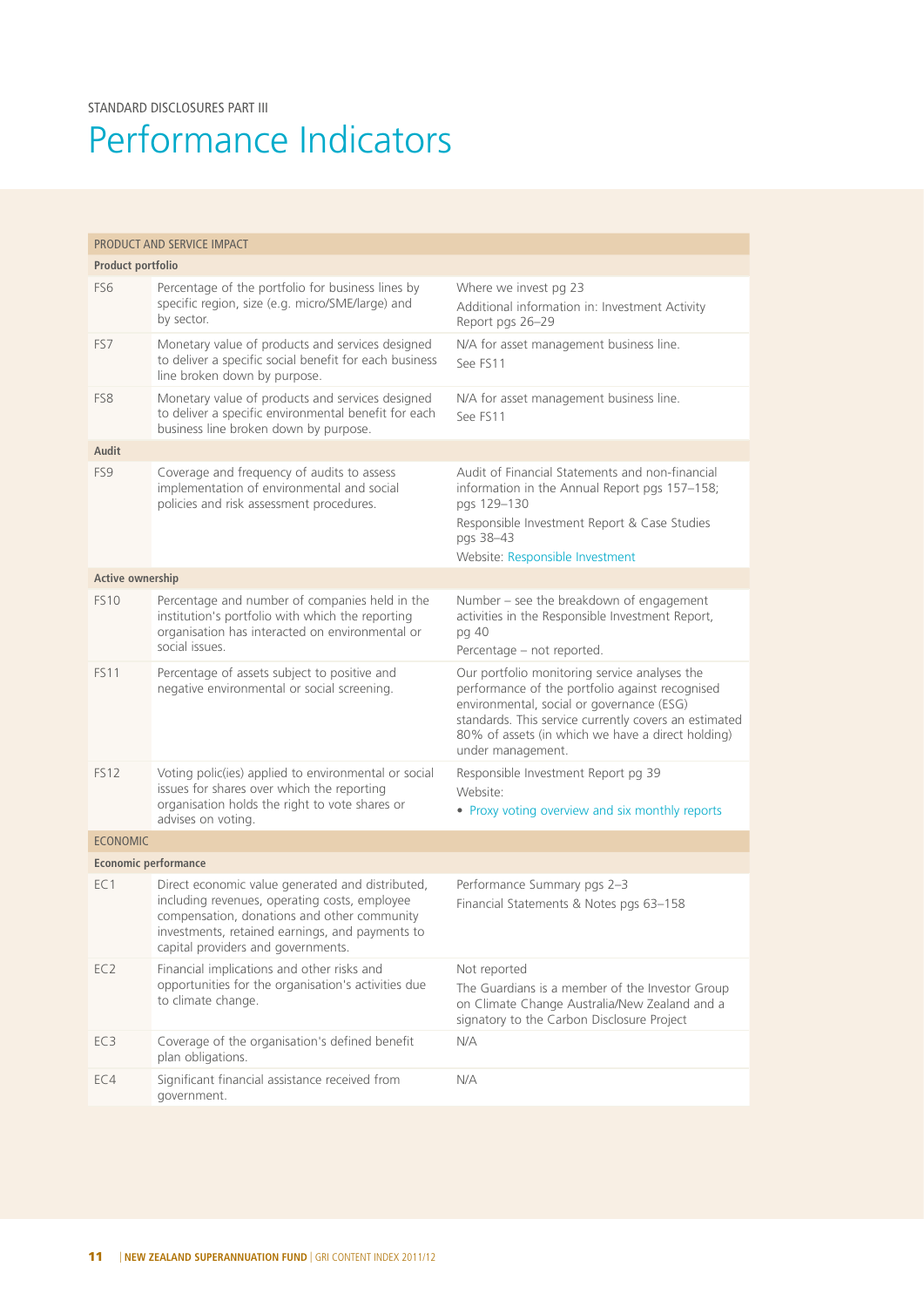| <b>Market presence</b> |                                                                                                                                                                           |                                                                                                                                                                                                      |
|------------------------|---------------------------------------------------------------------------------------------------------------------------------------------------------------------------|------------------------------------------------------------------------------------------------------------------------------------------------------------------------------------------------------|
|                        |                                                                                                                                                                           |                                                                                                                                                                                                      |
| EC <sub>5</sub>        | Range of ratios of standard entry level wage by<br>gender compared to local minimum wage at<br>significant locations of operation.                                        | Not reported.                                                                                                                                                                                        |
| EC <sub>6</sub>        | Policy, practices, and proportion of spending on<br>locally-based suppliers at significant locations of<br>operation.                                                     | Not reported.                                                                                                                                                                                        |
| EC7                    | Procedures for local hiring and proportion of senior<br>management hired from the local community at<br>significant locations of operation.                               | Not reported.                                                                                                                                                                                        |
|                        | Indirect economic impacts                                                                                                                                                 |                                                                                                                                                                                                      |
| EC <sub>8</sub>        | Development and impact of infrastructure<br>investments and services provided primarily for<br>public benefit through commercial, in-kind, or pro<br>bono engagement.     | N/A (our whole business is for public benefit)                                                                                                                                                       |
| EC <sub>9</sub>        | Understanding and describing significant indirect<br>economic impacts, including the extent of impacts.                                                                   | Not reported.                                                                                                                                                                                        |
| <b>ENVIRONMENTAL</b>   |                                                                                                                                                                           |                                                                                                                                                                                                      |
| <b>Materials</b>       |                                                                                                                                                                           |                                                                                                                                                                                                      |
| EN <sub>1</sub>        | Materials used by weight or volume.                                                                                                                                       | Not reported.                                                                                                                                                                                        |
| EN <sub>2</sub>        | Percentage of materials used that are recycled<br>input materials.                                                                                                        | Not reported.                                                                                                                                                                                        |
| Energy                 |                                                                                                                                                                           |                                                                                                                                                                                                      |
| EN <sub>3</sub>        | Direct energy consumption by primary energy<br>source.                                                                                                                    | Electricity use per FTE, see Environmental<br>Performance pg 56<br>The Guardians operates from Zurich House, which<br>has received a five star rating from the New Zealand<br>Green Building Council |
| EN4                    | Indirect energy consumption by primary source.                                                                                                                            | Not reported.                                                                                                                                                                                        |
| EN <sub>5</sub>        | Energy saved due to conservation and efficiency<br>improvements.                                                                                                          | Drop in electricity use, taxi use and kilometres<br>flown, see Environmental Performance pg 56                                                                                                       |
| EN <sub>6</sub>        | Initiatives to provide energy-efficient or renewable<br>energy based products and services, and reductions<br>in energy requirements as a result of these<br>initiatives. | N/A                                                                                                                                                                                                  |
| EN7                    | Initiatives to reduce indirect energy consumption<br>and reductions achieved.                                                                                             | Environmental Performance pg 56                                                                                                                                                                      |
| Water                  |                                                                                                                                                                           |                                                                                                                                                                                                      |
| EN8                    | Total water withdrawal by source.                                                                                                                                         | Not reported.<br>Zurich House includes facilities for rain water<br>harvesting. Water is supplied by Watercare.                                                                                      |
| EN <sub>9</sub>        | Water sources significantly affected by withdrawal<br>of water.                                                                                                           | Not reported.                                                                                                                                                                                        |
| <b>EN10</b>            | Percentage and total volume of water recycled<br>and reused.                                                                                                              | Not reported.                                                                                                                                                                                        |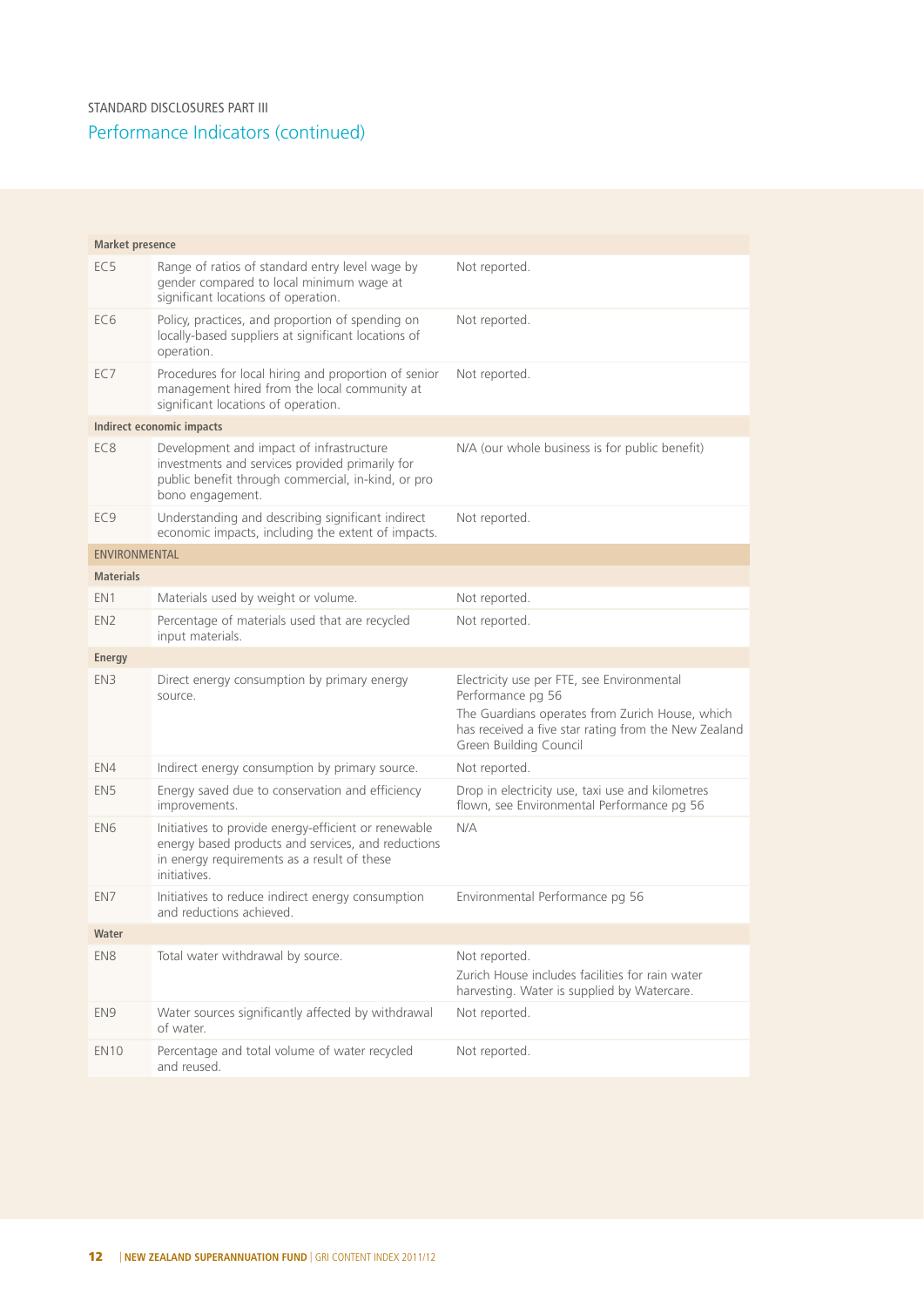| <b>Biodiversity</b>          |                                                                                                                                                                                                                           |                                                                                                                                                                                   |
|------------------------------|---------------------------------------------------------------------------------------------------------------------------------------------------------------------------------------------------------------------------|-----------------------------------------------------------------------------------------------------------------------------------------------------------------------------------|
| <b>EN11</b>                  | Location and size of land owned, leased, managed<br>in, or adjacent to, protected areas and areas of<br>high biodiversity value outside protected areas.                                                                  | N/A<br>For information on selected underlying investments,<br>see Responsible Investment Report & Case Studies<br>pgs 38-43.<br>Website: Responsible Investment                   |
| <b>EN12</b>                  | Description of significant impacts of activities,<br>products, and services on biodiversity in protected<br>areas and areas of high biodiversity value outside<br>protected areas.                                        | N/A<br>For information on selected underlying investments,<br>see Responsible Investment Report & Case Studies<br>pgs 38-43.                                                      |
| <b>EN13</b>                  | Habitats protected or restored.                                                                                                                                                                                           | N/A<br>For information on selected underlying investments,<br>see Responsible Investment Report & Case Studies<br>pgs 38-43.                                                      |
| <b>EN14</b>                  | Strategies, current actions, and future plans for<br>managing impacts on biodiversity.                                                                                                                                    | Fund requires forests to be managed in line with<br>Forest Stewardship Council (FSC) standards<br>pgs 30-31 (Kaingaroa example).<br>FarmRight's Responsible Farming Policy pg 43. |
| <b>EN15</b>                  | Number of IUCN Red List species and national<br>conservation list species with habitats in areas<br>affected by operations, by level of extinction risk.                                                                  | <b>NIL</b><br>Fund requires forests to be managed in line with<br>FSC standards.                                                                                                  |
|                              | <b>Emissions, effluents and waste</b>                                                                                                                                                                                     |                                                                                                                                                                                   |
| <b>EN16</b>                  | Total direct and indirect greenhouse gas emissions<br>by weight.                                                                                                                                                          | Not reported.                                                                                                                                                                     |
| <b>EN17</b>                  | Other relevant indirect greenhouse gas emissions<br>by weight.                                                                                                                                                            | Not reported.                                                                                                                                                                     |
| <b>EN18</b>                  | Initiatives to reduce greenhouse gas emissions and<br>reductions achieved.                                                                                                                                                | Environmental Performance pg 56                                                                                                                                                   |
| <b>EN19</b>                  | Emissions of ozone-depleting substances by weight.                                                                                                                                                                        | N/A.                                                                                                                                                                              |
| <b>EN20</b>                  | NOx, SOx, and other significant air emissions by<br>type and weight.                                                                                                                                                      | Not reported.                                                                                                                                                                     |
| <b>EN21</b>                  | Total water discharge by quality and destination.                                                                                                                                                                         | Not reported.                                                                                                                                                                     |
| <b>EN22</b>                  | Total weight of waste by type and disposal method.                                                                                                                                                                        | Waste audit, Environmental Performance pg 56                                                                                                                                      |
| <b>EN23</b>                  | Total number and volume of significant spills.                                                                                                                                                                            | N/A                                                                                                                                                                               |
| <b>EN24</b>                  | Weight of transported, imported, exported, or<br>treated waste deemed hazardous under the terms<br>of the Basel Convention Annex I, II, III, and VIII,<br>and percentage of transported waste shipped<br>internationally. | N/A                                                                                                                                                                               |
| <b>EN25</b>                  | Identity, size, protected status, and biodiversity<br>value of water bodies and related habitats<br>significantly affected by the reporting organisation's<br>discharges of water and runoff.                             | N/A                                                                                                                                                                               |
| <b>Products and services</b> |                                                                                                                                                                                                                           |                                                                                                                                                                                   |
| <b>EN26</b>                  | Initiatives to mitigate environmental impacts of<br>products and services, and extent of impact<br>mitigation.                                                                                                            | N/A                                                                                                                                                                               |
| <b>EN27</b>                  | Percentage of products sold and their packaging<br>materials that are reclaimed by category.                                                                                                                              | N/A                                                                                                                                                                               |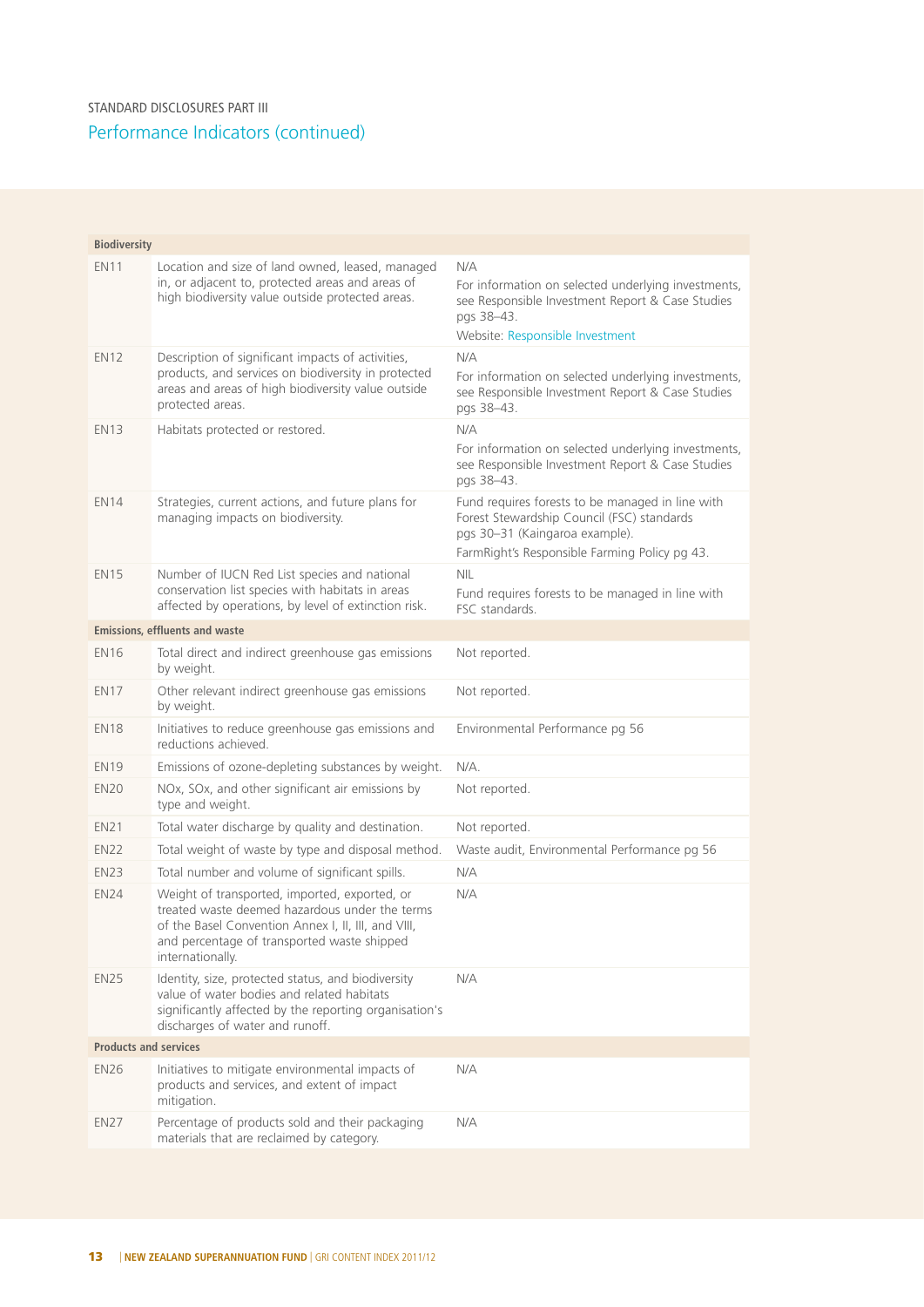Performance Indicators (continued) STANDARD DISCLOSURES PART III

| Compliance       |                                                                                                                                                                                              |                                                                                                                                                                                                                                                                                                                                                                     |
|------------------|----------------------------------------------------------------------------------------------------------------------------------------------------------------------------------------------|---------------------------------------------------------------------------------------------------------------------------------------------------------------------------------------------------------------------------------------------------------------------------------------------------------------------------------------------------------------------|
| <b>EN28</b>      | Monetary value of significant fines and total<br>number of non-monetary sanctions for non-<br>compliance with environmental laws and<br>regulations.                                         | <b>NIL</b>                                                                                                                                                                                                                                                                                                                                                          |
| <b>Transport</b> |                                                                                                                                                                                              |                                                                                                                                                                                                                                                                                                                                                                     |
| <b>EN29</b>      | Significant environmental impacts of transporting<br>products and other goods and materials used for<br>the organisation's operations, and transporting<br>members of the workforce.         | Environmental Performance pg 56                                                                                                                                                                                                                                                                                                                                     |
| <b>Overall</b>   |                                                                                                                                                                                              |                                                                                                                                                                                                                                                                                                                                                                     |
| <b>EN30</b>      | Total environmental protection expenditures and<br>investments by type.                                                                                                                      | Not reported.                                                                                                                                                                                                                                                                                                                                                       |
|                  | SOCIAL: LABOUR PRACTICES AND DECENT WORK                                                                                                                                                     |                                                                                                                                                                                                                                                                                                                                                                     |
| Employment       |                                                                                                                                                                                              |                                                                                                                                                                                                                                                                                                                                                                     |
| LA1              | Total workforce by employment type, employment<br>contract, and region, broken down by gender.                                                                                               | Our People pg 54                                                                                                                                                                                                                                                                                                                                                    |
| LA <sub>2</sub>  | Total number and rate of new employee hires<br>and employee turnover by age group, gender,<br>and region.                                                                                    | Total turnover reported, see Our People pg 54                                                                                                                                                                                                                                                                                                                       |
| LA3              | Benefits provided to full-time employees that are<br>not provided to temporary or part-time employees,<br>by major operations.                                                               | The Guardians provides, on a discretionary basis,<br>a bonus programme, health, life and income<br>continuance insurance cover to all full-time and<br>part-time staff. Temporary staff are not eligible.                                                                                                                                                           |
| <b>LA15</b>      | Return to work and retention rates after parental<br>leave, by gender.                                                                                                                       | Not reported.<br>Flexible return to work arrangements are applied<br>on a case by case basis.                                                                                                                                                                                                                                                                       |
|                  | Labour/management relations                                                                                                                                                                  |                                                                                                                                                                                                                                                                                                                                                                     |
| LA4              | Percentage of employees covered by collective<br>bargaining agreements.                                                                                                                      | Zero.                                                                                                                                                                                                                                                                                                                                                               |
| LA5              | Minimum notice period(s) regarding significant<br>operational changes, including whether it is<br>specified in collective agreements.                                                        | Not reported.<br>Affected staff are engaged in any change processes.                                                                                                                                                                                                                                                                                                |
|                  | Occupational health and safety                                                                                                                                                               |                                                                                                                                                                                                                                                                                                                                                                     |
| LA6              | Percentage of total workforce represented in formal<br>joint management-worker health and safety<br>committees that help monitor and advise on<br>occupational health and safety programmes. | 9% (7 out of 78).                                                                                                                                                                                                                                                                                                                                                   |
| LA7              | Rates of injury, occupational diseases, lost days, and<br>absenteeism, and number of work-related fatalities<br>by region and by gender.                                                     | Zero LTIs, see Our People pg 54                                                                                                                                                                                                                                                                                                                                     |
| LA8              | Education, training, counselling, prevention, and<br>risk-control programmes in place to assist workforce<br>members, their families, or community members<br>regarding serious diseases.    | Information on the organisation's pandemic policy<br>is included during induction and additional support<br>is provided as the need arises.<br>Company-provided health insurance programme<br>includes access to information and advice.<br>Staff have access to an Occupational Health Nurse.<br>Counselling assistance via an EAP programme is<br>also available. |
| LA9              | Health and safety topics covered in formal<br>agreements with trade unions.                                                                                                                  | N/A                                                                                                                                                                                                                                                                                                                                                                 |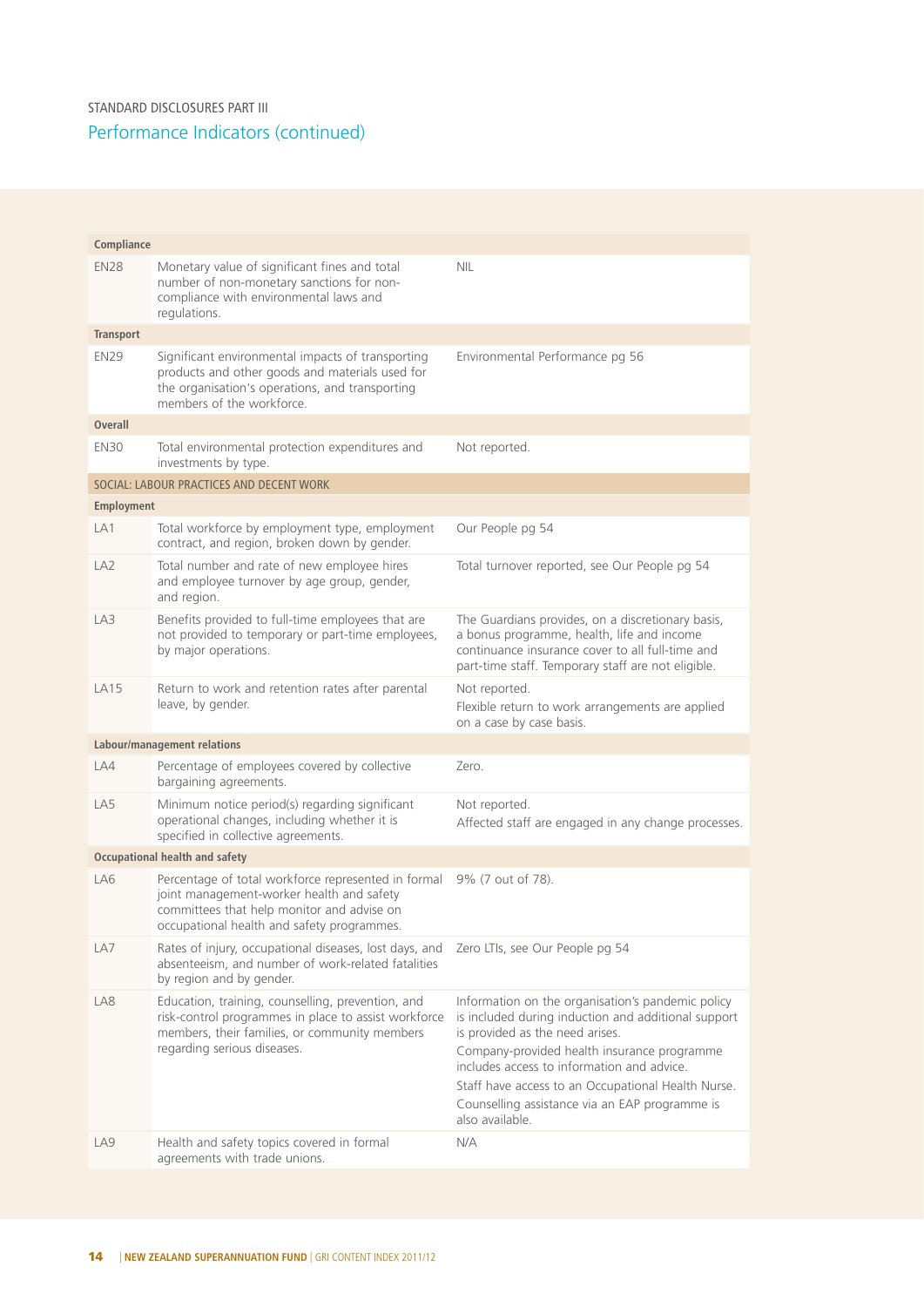| <b>Training and education</b> |                                                                                                                                                                                                  |                                                                                                                                                                                                                                                                                                                                                                                                                      |  |  |
|-------------------------------|--------------------------------------------------------------------------------------------------------------------------------------------------------------------------------------------------|----------------------------------------------------------------------------------------------------------------------------------------------------------------------------------------------------------------------------------------------------------------------------------------------------------------------------------------------------------------------------------------------------------------------|--|--|
| <b>LA10</b>                   | Average hours of training per year per employee<br>by gender, and by employee category.                                                                                                          | Not reported.<br>Individual development plans are linked to business<br>unit strategies. A training budget is assigned to<br>these development activities.                                                                                                                                                                                                                                                           |  |  |
| <b>LA11</b>                   | Programmes for skills management and lifelong<br>learning that support the continued employability<br>of employees and assist them in managing career<br>endings.                                | Our People pgs 52-53                                                                                                                                                                                                                                                                                                                                                                                                 |  |  |
| <b>LA12</b>                   | Percentage of employees receiving regular<br>performance and career development reviews,<br>by gender.                                                                                           | 100%                                                                                                                                                                                                                                                                                                                                                                                                                 |  |  |
|                               | Diversity and equal opportunity                                                                                                                                                                  |                                                                                                                                                                                                                                                                                                                                                                                                                      |  |  |
| LA13                          | Composition of governance bodies and breakdown<br>of employees per employee category according to<br>gender, age group, minority group membership,<br>and other indicators of diversity.         | Our People pg 54<br>Board Members pgs 12-13<br>Management Team pgs 14-15                                                                                                                                                                                                                                                                                                                                             |  |  |
|                               | Equal remuneration for women and men                                                                                                                                                             |                                                                                                                                                                                                                                                                                                                                                                                                                      |  |  |
| <b>LA14</b>                   | Ratio of basic salary and remuneration of women<br>to men by employee category, by significant<br>locations of operation.                                                                        | Not reported.                                                                                                                                                                                                                                                                                                                                                                                                        |  |  |
|                               | <b>SOCIAL: HUMAN RIGHTS</b>                                                                                                                                                                      |                                                                                                                                                                                                                                                                                                                                                                                                                      |  |  |
|                               | Investment and procurement practices                                                                                                                                                             |                                                                                                                                                                                                                                                                                                                                                                                                                      |  |  |
| HR <sub>1</sub>               | Percentage and total number of significant<br>investment agreements and contracts that include<br>clauses incorporating human rights concerns, or<br>that have undergone human rights screening. | Agreements and contracts - not reported.<br>All investment mandates and new investment<br>initiatives undergo Responsible Investment due<br>diligence to identify if there are human rights<br>concerns, and to have these integrated into<br>investment agreements where relevant.<br>For further information, see:<br>Responsible Investment Report & Case Studies<br>pgs 38-43<br>Website: Responsible Investment |  |  |
| HR <sub>2</sub>               | Percentage of significant suppliers, contractors and<br>other business partners that have undergone<br>human rights screening, and actions taken.                                                | Not reported.                                                                                                                                                                                                                                                                                                                                                                                                        |  |  |
| HR <sub>3</sub>               | Total hours of employee training on policies and<br>procedures concerning aspects of human rights that<br>are relevant to operations, including the percentage<br>of employees trained.          | Not reported.<br>Our responsible investment policy, which includes<br>information on human rights issues, is included in<br>staff inductions.<br>During 2011/12, 12 staff enrolled in Responsible<br>Investment Academy training which includes<br>aspects of human rights training relevant to<br>investments.                                                                                                      |  |  |
|                               | <b>Non-discrimination</b>                                                                                                                                                                        |                                                                                                                                                                                                                                                                                                                                                                                                                      |  |  |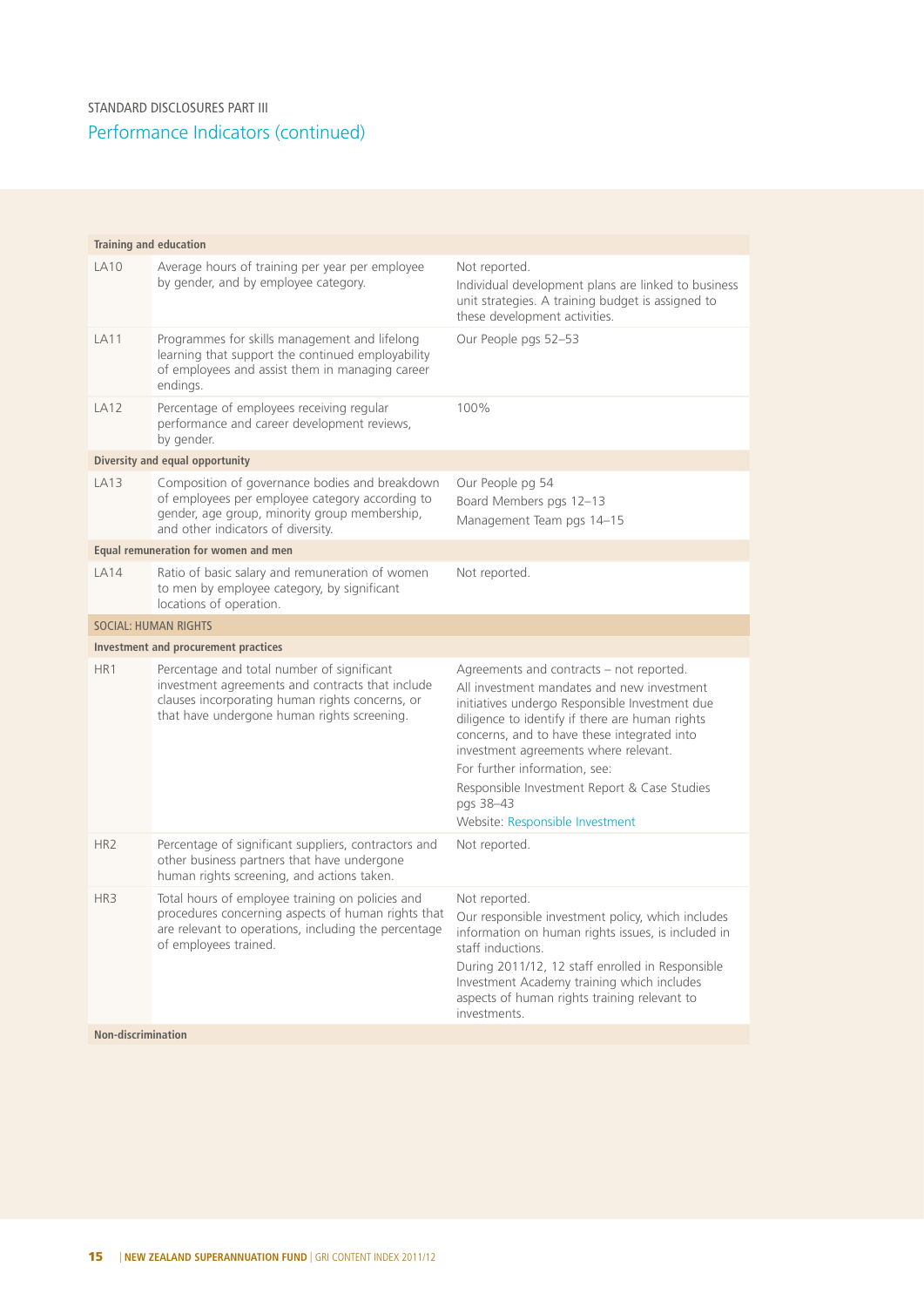| HR4                                              | Total number of incidents of discrimination and<br>corrective actions taken.                                                                                                                                                    | <b>NIL</b> |  |  |  |
|--------------------------------------------------|---------------------------------------------------------------------------------------------------------------------------------------------------------------------------------------------------------------------------------|------------|--|--|--|
| Freedom of association and collective bargaining |                                                                                                                                                                                                                                 |            |  |  |  |
| HR5                                              | Operations and significant suppliers identified in<br>which the right to exercise freedom of association<br>and collective bargaining may be violated or<br>at significant risk, and actions taken to support<br>these rights.  | <b>NIL</b> |  |  |  |
| <b>Child labour</b>                              |                                                                                                                                                                                                                                 |            |  |  |  |
| HR <sub>6</sub>                                  | Operations and significant suppliers identified as<br>having significant risk for incidents of child labour,<br>and measures taken to contribute to the effective<br>abolition of child labour.                                 | <b>NIL</b> |  |  |  |
|                                                  | Forced and compulsory labour                                                                                                                                                                                                    |            |  |  |  |
| HR7                                              | Operations and significant suppliers identified as<br>having significant risk for incidents of forced or<br>compulsory labour, and measures to contribute to<br>the elimination of all forms of forced or compulsory<br>labour. | <b>NIL</b> |  |  |  |
| <b>Security practices</b>                        |                                                                                                                                                                                                                                 |            |  |  |  |
| HR <sub>8</sub>                                  | Percentage of security personnel trained in the<br>organisation's policies or procedures concerning<br>aspects of human rights that are relevant to<br>operations.                                                              | N/A        |  |  |  |
| Indigenous rights                                |                                                                                                                                                                                                                                 |            |  |  |  |
| HR9                                              | Total number of incidents of violations involving<br>rights of indigenous people and actions taken.                                                                                                                             | <b>NIL</b> |  |  |  |
| Assessment                                       |                                                                                                                                                                                                                                 |            |  |  |  |
| <b>HR10</b>                                      | Percentage and total number of operations that<br>have been subject to human rights reviews and/or<br>impact assessments.                                                                                                       | <b>NIL</b> |  |  |  |
| <b>Remediation</b>                               |                                                                                                                                                                                                                                 |            |  |  |  |
| <b>HR11</b>                                      | Number of grievances related to human rights filed,<br>addressed, and resolved through formal grievance<br>mechanisms.                                                                                                          | <b>NIL</b> |  |  |  |
| <b>SOCIAL: SOCIETY</b>                           |                                                                                                                                                                                                                                 |            |  |  |  |
| <b>Local Community</b>                           |                                                                                                                                                                                                                                 |            |  |  |  |
| SO <sub>1</sub>                                  | Percentage of operations with implemented local<br>community engagement, impact assessments, and<br>development programmes.                                                                                                     | N/A        |  |  |  |
| SO <sub>9</sub>                                  | Operations with significant potential or actual<br>negative impacts on local communities.                                                                                                                                       | NIL        |  |  |  |
| SO10                                             | Prevention and mitigation measures implemented<br>in operations with significant potential or actual<br>negative impacts on local communities.                                                                                  | N/A        |  |  |  |
| <b>FS13</b>                                      | Access points in low-populated or economically<br>disadvantaged areas by type.                                                                                                                                                  | N/A        |  |  |  |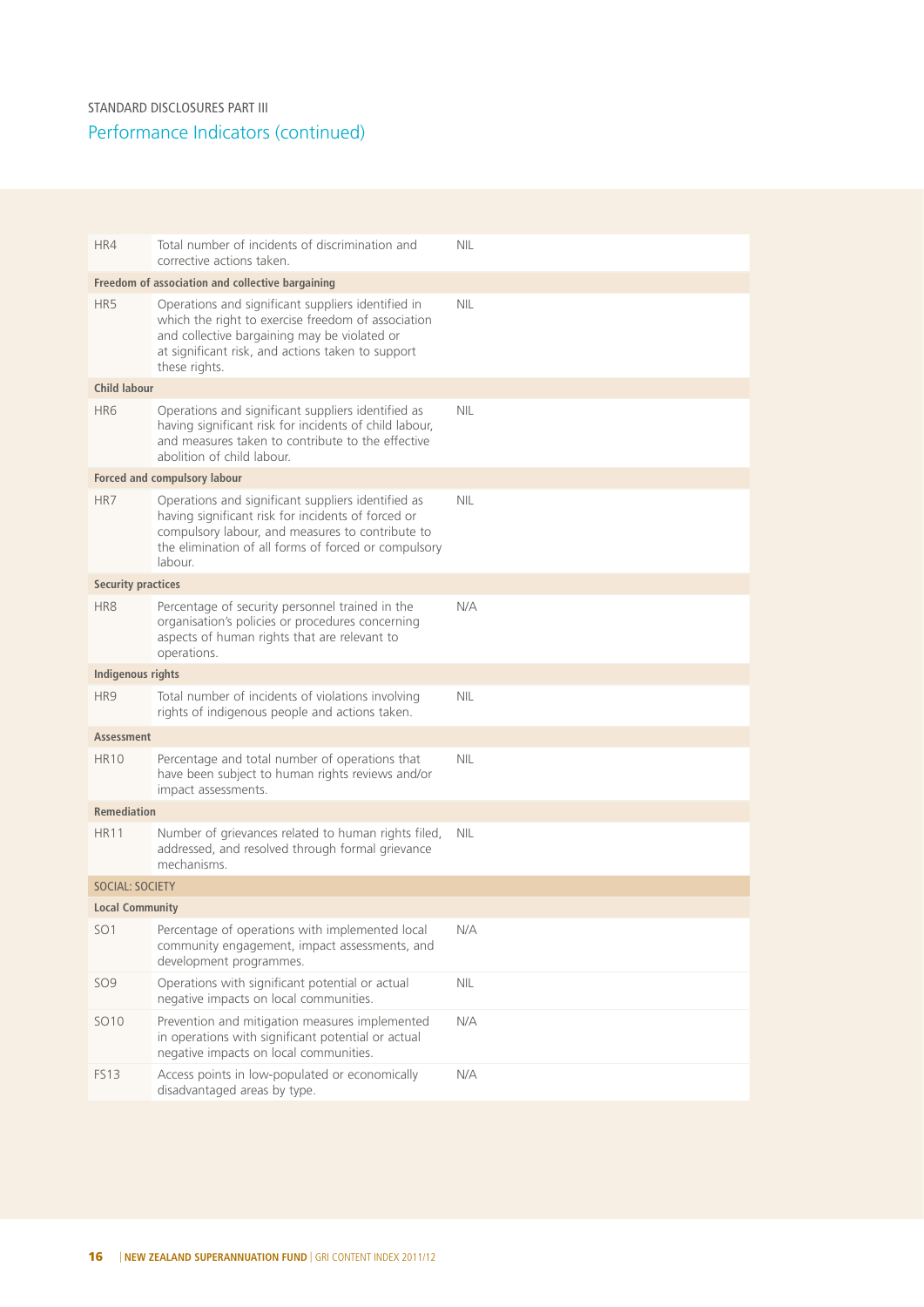#### Performance Indicators (continued) STANDARD DISCLOSURES PART III

| <b>FS14</b>                          | Initiatives to improve access to financial services<br>for disadvantaged people.                                                                                                                                   | N/A                                                              |  |  |  |
|--------------------------------------|--------------------------------------------------------------------------------------------------------------------------------------------------------------------------------------------------------------------|------------------------------------------------------------------|--|--|--|
| Corruption                           |                                                                                                                                                                                                                    |                                                                  |  |  |  |
| SO <sub>2</sub>                      | Percentage and total number of business units<br>analysed for risks related to corruption.                                                                                                                         | 100%                                                             |  |  |  |
| SO <sub>3</sub>                      | Percentage of employees trained in organisation's<br>anti-corruption policies and procedures.                                                                                                                      | 100%                                                             |  |  |  |
| SO <sub>4</sub>                      | Actions taken in response to incidents of<br>corruption.                                                                                                                                                           | NIL incidents.                                                   |  |  |  |
| <b>Public policy</b>                 |                                                                                                                                                                                                                    |                                                                  |  |  |  |
| SO <sub>5</sub>                      | Public policy positions and participation in public<br>policy development and lobbying.                                                                                                                            | Website:<br>• Submissions<br>• Statement of Intent (see page 22) |  |  |  |
| SO <sub>6</sub>                      | Total value of financial and in-kind contributions to<br>political parties, politicians, and related institutions<br>by country.                                                                                   | NIL                                                              |  |  |  |
|                                      | Anti-competitive behaviour                                                                                                                                                                                         |                                                                  |  |  |  |
| SO <sub>7</sub>                      | Total number of legal actions for anti-competitive<br>behaviour, anti-trust, and monopoly practices and<br>their outcomes.                                                                                         | <b>NIL</b>                                                       |  |  |  |
| Compliance                           |                                                                                                                                                                                                                    |                                                                  |  |  |  |
| <b>SO8</b>                           | Monetary value of significant fines and total<br>number of non-monetary sanctions for<br>non-compliance with laws and regulations.                                                                                 | <b>NIL</b>                                                       |  |  |  |
|                                      | SOCIAL: PRODUCT RESPONSIBILITY                                                                                                                                                                                     |                                                                  |  |  |  |
|                                      | <b>Customer health and safety</b>                                                                                                                                                                                  |                                                                  |  |  |  |
| PR <sub>1</sub>                      | Life cycle stages in which health and safety<br>impacts of products and services are assessed for<br>improvement, and percentage of significant<br>products and services categories subject to such<br>procedures. | N/A                                                              |  |  |  |
| PR <sub>2</sub>                      | Total number of incidents of non-compliance with<br>regulations and voluntary codes concerning health<br>and safety impacts of products and services during<br>their life cycle, by type of outcomes.              | N/A                                                              |  |  |  |
| <b>Product and service labelling</b> |                                                                                                                                                                                                                    |                                                                  |  |  |  |
| PR <sub>3</sub>                      | Type of product and service information required by N/A<br>procedures, and percentage of significant products<br>and services subject to such information<br>requirements.                                         |                                                                  |  |  |  |
| PR4                                  | Total number of incidents of non-compliance with<br>regulations and voluntary codes concerning product<br>and service information and labeling, by type of<br>outcomes.                                            | N/A                                                              |  |  |  |
| PR <sub>5</sub>                      | Practices related to customer satisfaction, including<br>results of surveys measuring customer satisfaction.                                                                                                       | N/A                                                              |  |  |  |
|                                      |                                                                                                                                                                                                                    |                                                                  |  |  |  |